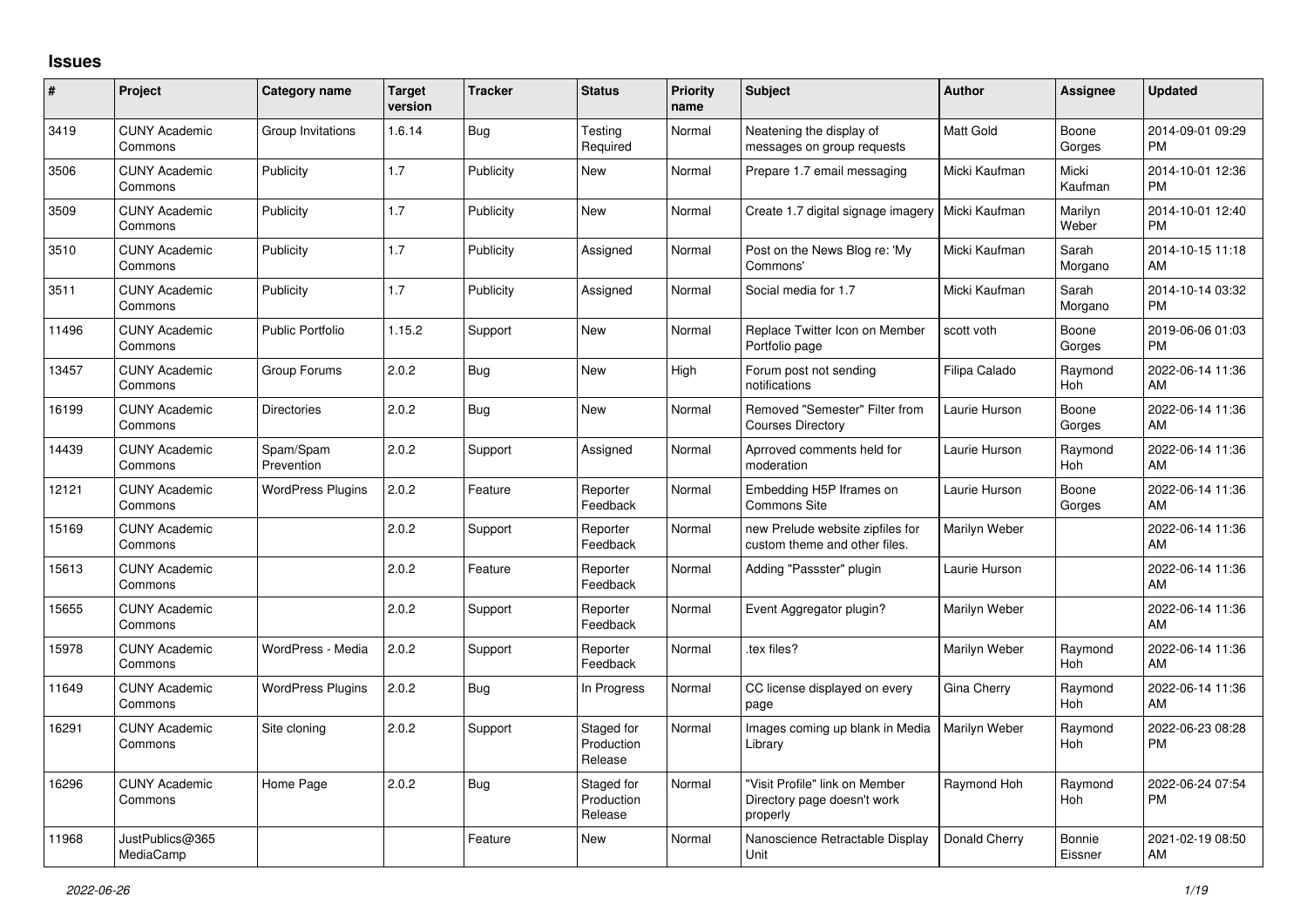| #     | Project                         | <b>Category name</b> | <b>Target</b><br>version | <b>Tracker</b> | <b>Status</b>        | <b>Priority</b><br>name | <b>Subject</b>                                                         | <b>Author</b>           | <b>Assignee</b>       | <b>Updated</b>                |
|-------|---------------------------------|----------------------|--------------------------|----------------|----------------------|-------------------------|------------------------------------------------------------------------|-------------------------|-----------------------|-------------------------------|
| 14792 | <b>CUNY Academic</b><br>Commons |                      |                          | <b>Bug</b>     | <b>New</b>           | Normal                  | Inconsistent email notifications<br>from gravity forms                 | Raffi<br>Khatchadourian |                       | 2021-10-04 01:50<br><b>PM</b> |
| 14908 | <b>CUNY Academic</b><br>Commons | Performance          |                          | Bug            | New                  | Normal                  | Stale object cache on cdev                                             | Raymond Hoh             | Boone<br>Gorges       | 2021-12-07 09:45<br>AM        |
| 14936 | <b>CUNY Academic</b><br>Commons |                      |                          | <b>Bug</b>     | <b>New</b>           | Normal                  | Commons websites blocked by<br>SPS campus network                      | Laurie Hurson           |                       | 2021-11-03 03:57<br><b>PM</b> |
| 14940 | <b>CUNY Academic</b><br>Commons |                      |                          | <b>Bug</b>     | <b>New</b>           | Normal                  | Discrepancy between Commons<br>profile "sites" and actual # of sites   | Laurie Hurson           |                       | 2021-11-08 11:09<br>AM        |
| 15045 | <b>CUNY Academic</b><br>Commons |                      |                          | Support        | <b>New</b>           | Normal                  | no result for KCeL in the search<br>box on the commons                 | Marilyn Weber           |                       | 2021-12-10 11:29<br>AM        |
| 15565 | <b>CUNY Academic</b><br>Commons |                      |                          | Support        | <b>New</b>           | Normal                  | Events - send updates to an email<br>listserv                          | Marilyn Weber           |                       | 2022-03-10 01:06<br><b>PM</b> |
| 15685 | <b>CUNY Academic</b><br>Commons |                      |                          | Support        | <b>New</b>           | High                    | problem with chrome?                                                   | Marilyn Weber           |                       | 2022-04-25 03:40<br><b>PM</b> |
| 15757 | <b>CUNY Academic</b><br>Commons |                      |                          | <b>Bug</b>     | <b>New</b>           | Normal                  | Members # do not match                                                 | Laurie Hurson           |                       | 2022-03-30 04:52<br><b>PM</b> |
| 15767 | <b>CUNY Academic</b><br>Commons | WordPress (misc)     |                          | Support        | <b>New</b>           | Normal                  | Site loading slowly                                                    | scott voth              | Boone<br>Gorges       | 2022-04-04 08:56<br><b>PM</b> |
| 16177 | <b>CUNY Academic</b><br>Commons | Reply By Email       |                          | <b>Bug</b>     | <b>New</b>           | Normal                  | Switch to Inbound mode for RBE                                         | Raymond Hoh             | Raymond<br>Hoh        | 2022-05-30 04:32<br><b>PM</b> |
| 16255 | <b>CUNY Academic</b><br>Commons | WordPress (misc)     |                          | <b>Bug</b>     | <b>New</b>           | Normal                  | Need to define 'MULTISITE'<br>constant in wp-config.php                | Raymond Hoh             |                       | 2022-06-19 09:31<br>AM        |
| 16294 | <b>CUNY Academic</b><br>Commons |                      |                          | <b>Bug</b>     | <b>New</b>           | Urgent                  | CAC is down                                                            | Raffi<br>Khatchadourian |                       | 2022-06-24 02:36<br><b>PM</b> |
| 2571  | <b>NYCDH Community</b><br>Site  |                      |                          | Feature        | Assigned             | Normal                  | Add Google custom search box to<br>homepage                            | <b>Mark Newton</b>      | Raymond<br>Hoh        | 2013-05-18 07:49<br><b>PM</b> |
| 2574  | <b>NYCDH Community</b><br>Site  |                      |                          | Feature        | Assigned             | Normal                  | Add Way to Upload Files to<br>Groups                                   | <b>Mark Newton</b>      | Raymond<br>Hoh        | 2013-05-18 07:46<br><b>PM</b> |
| 2577  | <b>NYCDH Community</b><br>Site  |                      |                          | Feature        | Assigned             | Low                     | Investigate Potential to Add Links<br>to the Forum                     | <b>Mark Newton</b>      | Alex Gil              | 2013-05-16 09:40<br><b>PM</b> |
| 2618  | NYCDH Community<br>Site         |                      |                          | <b>Bug</b>     | Assigned             | Low                     | Mark blogs as spam when created   Matt Gold<br>by users marked as spam |                         | Boone<br>Gorges       | 2013-06-09 11:38<br><b>PM</b> |
| 8992  | <b>NYCDH Community</b><br>Site  |                      |                          | Bug            | Assigned             | Normal                  | Multiple RBE error reports                                             | <b>Matt Gold</b>        | Raymond<br><b>Hoh</b> | 2017-12-11 05:43<br><b>PM</b> |
| 2576  | <b>NYCDH Community</b><br>Site  |                      |                          | <b>Bug</b>     | Hold                 | Low                     | Test Next Button in Javascript<br><b>Tutorial Under Activities</b>     | <b>Mark Newton</b>      | Alex Gil              | 2013-05-18 02:55<br><b>PM</b> |
| 2573  | NYCDH Community<br>Site         |                      |                          | Feature        | Reporter<br>Feedback | Normal                  | Add dh_nyc twitter list feed to site                                   | Mark Newton             | Matt Gold             | 2013-05-16 11:42<br>PM        |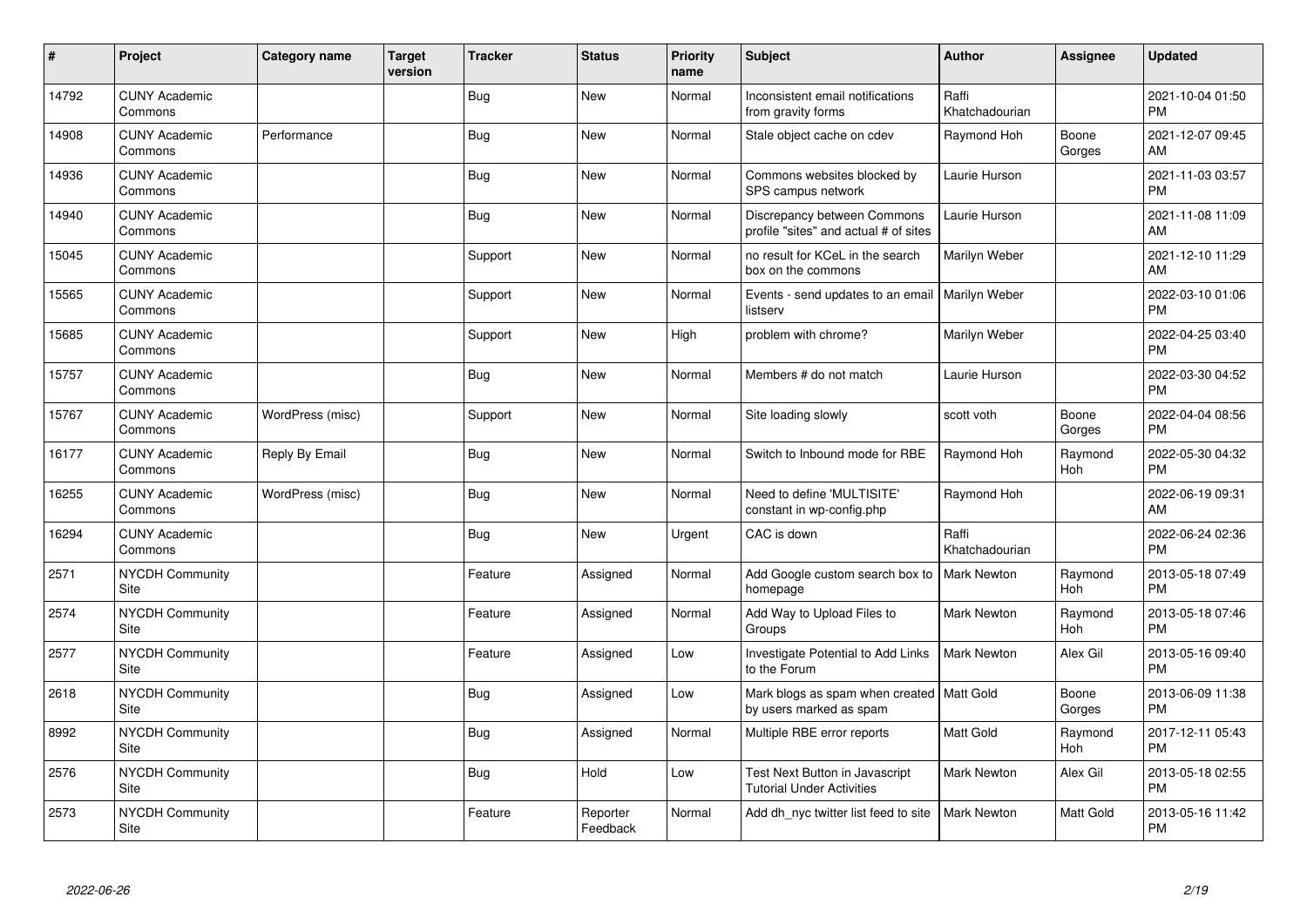| #     | Project                                                                 | <b>Category name</b>           | Target<br>version | Tracker    | <b>Status</b>        | <b>Priority</b><br>name | <b>Subject</b>                                                                                 | <b>Author</b>           | Assignee              | <b>Updated</b>                |
|-------|-------------------------------------------------------------------------|--------------------------------|-------------------|------------|----------------------|-------------------------|------------------------------------------------------------------------------------------------|-------------------------|-----------------------|-------------------------------|
| 14784 | <b>CUNY Academic</b><br>Commons                                         |                                |                   | Support    | Reporter<br>Feedback | Normal                  | User report of logo problem when<br>using Customizer theme                                     | Marilyn Weber           |                       | 2021-09-17 10:25<br>AM        |
| 15260 | <b>CUNY Academic</b><br>Commons                                         |                                |                   | Support    | Reporter<br>Feedback | Normal                  | Diacritical markings   European<br><b>Stages</b>                                               | Marilyn Weber           |                       | 2022-02-04 08:16<br>AM        |
| 15370 | <b>CUNY Academic</b><br>Commons                                         |                                |                   | Support    | Reporter<br>Feedback | Normal                  | All-in-One Event Calendar?                                                                     | Marilyn Weber           |                       | 2022-02-17 11:03<br>AM        |
| 15516 | <b>CUNY Academic</b><br>Commons                                         | <b>WordPress Plugins</b>       |                   | Bug        | Reporter<br>Feedback | Normal                  | Can't publish or save draft of post<br>on wordpress.com                                        | Raffi<br>Khatchadourian | Raymond<br>Hoh        | 2022-03-02 05:52<br><b>PM</b> |
| 16099 | <b>CUNY Academic</b><br>Commons                                         |                                |                   | Support    | Reporter<br>Feedback | Normal                  | request for Newsletter Glue                                                                    | Marilyn Weber           |                       | 2022-05-13 12:14<br><b>PM</b> |
| 16110 | <b>CUNY Academic</b><br>Commons                                         |                                |                   | Support    | Reporter<br>Feedback | Normal                  | remove Creative Commons<br>license from pages?                                                 | Marilyn Weber           | Raymond<br>Hoh        | 2022-05-17 06:11<br><b>PM</b> |
| 16245 | <b>CUNY Academic</b><br>Commons                                         | WordPress (misc)               |                   | <b>Bug</b> | Reporter<br>Feedback | Normal                  | Save Button missing on<br>WordPress Profile page                                               | scott voth              | Raymond<br>Hoh        | 2022-06-16 03:09<br><b>PM</b> |
| 16290 | <b>CUNY Academic</b><br>Commons                                         |                                |                   | Feature    | Reporter<br>Feedback | Normal                  | Add Table Of Contents Block<br>plug-in                                                         | Raffi<br>Khatchadourian |                       | 2022-06-24 10:26<br>AM        |
| 12062 | AD/O365 Transition<br>from NonMatric to<br><b>Matriculated Students</b> |                                |                   | Feature    | In Progress          | Normal                  | create solution and console<br>project                                                         | Emilio Rodriguez        | Emilio<br>Rodriguez   | 2019-11-12 03:56<br><b>PM</b> |
| 10439 | <b>CUNY Academic</b><br>Commons                                         | Design                         | 2.1.0             | Design/UX  | New                  | Normal                  | Create Style Guide for Commons                                                                 | Sonja Leix              | Sara Cannon           | 2022-06-23 06:20<br><b>PM</b> |
| 13891 | <b>CUNY Academic</b><br>Commons                                         | Internal Tools and<br>Workflow | 2.1.0             | Feature    | New                  | Normal                  | Migrate automated linting to<br>GitHub Actions                                                 | <b>Boone Gorges</b>     | Jeremy Felt           | 2022-05-26 10:45<br>AM        |
| 15194 | <b>CUNY Academic</b><br>Commons                                         | Internal Tools and<br>Workflow | 2.1.0             | Feature    | New                  | Normal                  | PHPCS sniff for un-restored<br>switch_to_blog() calls                                          | <b>Boone Gorges</b>     | Jeremy Felt           | 2022-05-26 10:45<br>AM        |
| 15883 | <b>CUNY Academic</b><br>Commons                                         |                                | 2.1.0             | Feature    | <b>New</b>           | Normal                  | Release BPGES update                                                                           | Boone Gorges            | Boone<br>Gorges       | 2022-05-26 10:39<br>AM        |
| 13946 | <b>CUNY Academic</b><br>Commons                                         | <b>WordPress Plugins</b>       | 2.1.0             | Support    | Assigned             | Normal                  | Custom Embed handler For<br>OneDrive files                                                     | scott voth              | Raymond<br><b>Hoh</b> | 2022-05-26 10:46<br>AM        |
| 308   | <b>CUNY Academic</b><br>Commons                                         | Registration                   | Future<br>release | Feature    | <b>New</b>           | Normal                  | Group recommendations for<br>signup process                                                    | <b>Boone Gorges</b>     | Samantha<br>Raddatz   | 2015-11-09 05:07<br><b>PM</b> |
| 364   | <b>CUNY Academic</b><br>Commons                                         | <b>WordPress Plugins</b>       | Future<br>release | Feature    | New                  | Normal                  | <b>Bulletin Board</b>                                                                          | Matt Gold               |                       | 2015-01-05 08:50<br><b>PM</b> |
| 1166  | <b>CUNY Academic</b><br>Commons                                         | <b>Email Invitations</b>       | Future<br>release | Feature    | New                  | Low                     | Better organizational tools for<br>Sent Invites                                                | <b>Boone Gorges</b>     | Boone<br>Gorges       | 2015-11-09 06:02<br>PM        |
| 1167  | <b>CUNY Academic</b><br>Commons                                         | <b>Email Invitations</b>       | Future<br>release | Feature    | New                  | Low                     | Allow email invitations to be<br>resent                                                        | Boone Gorges            | Boone<br>Gorges       | 2015-11-12 12:53<br>AM        |
| 2753  | <b>CUNY Academic</b><br>Commons                                         | Public Portfolio               | Future<br>release | Feature    | New                  | Normal                  | Create actual actual tagification in   Micki Kaufman<br>academic interests and other<br>fields |                         | Boone<br>Gorges       | 2015-01-05 08:52<br>PM        |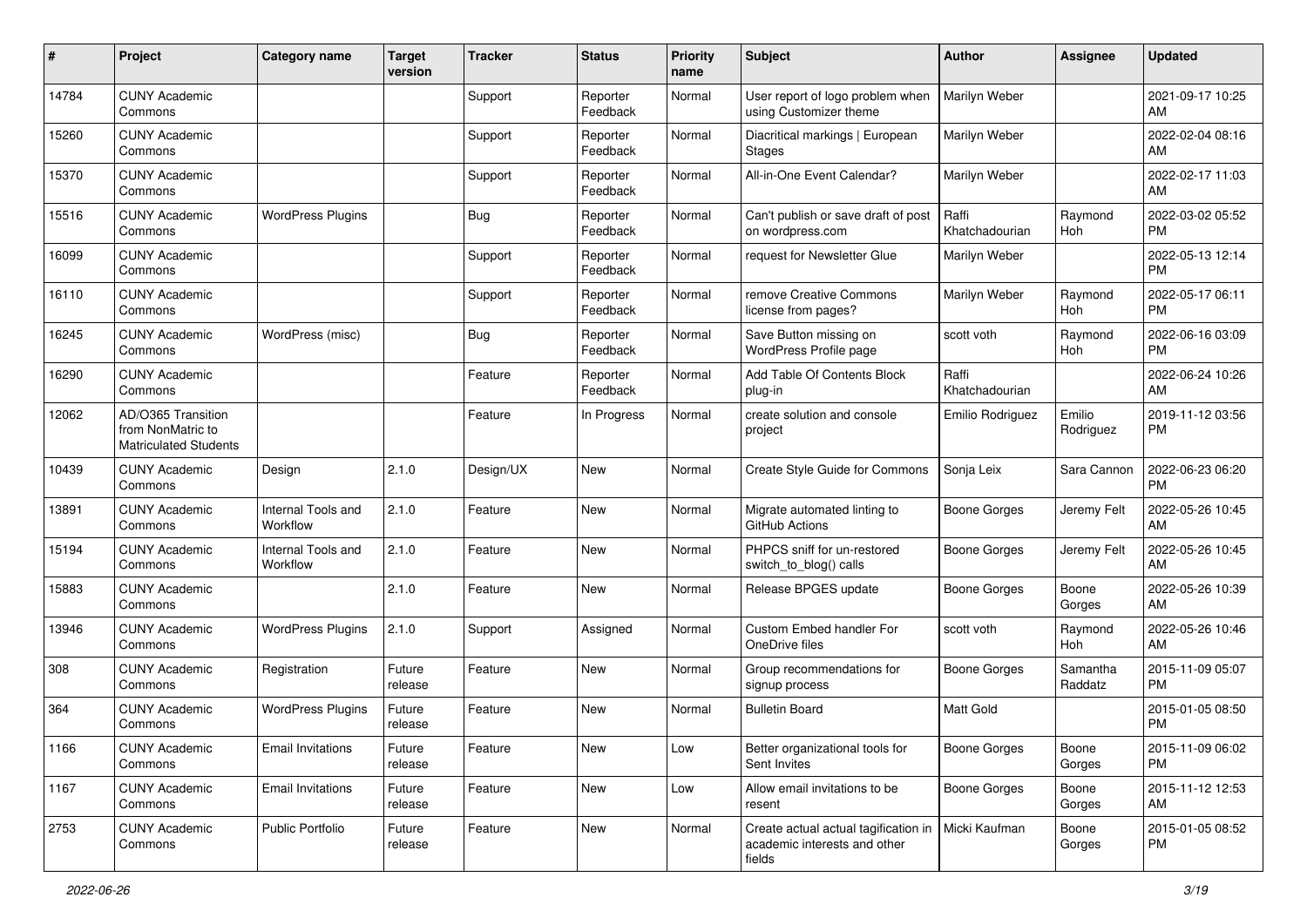| #    | Project                         | <b>Category name</b>     | <b>Target</b><br>version | <b>Tracker</b> | <b>Status</b> | <b>Priority</b><br>name | Subject                                                                                                                                               | Author                  | <b>Assignee</b>     | <b>Updated</b>                |
|------|---------------------------------|--------------------------|--------------------------|----------------|---------------|-------------------------|-------------------------------------------------------------------------------------------------------------------------------------------------------|-------------------------|---------------------|-------------------------------|
| 3048 | <b>CUNY Academic</b><br>Commons | <b>Public Portfolio</b>  | Future<br>release        | Feature        | New           | Low                     | Images for rich text profile fields                                                                                                                   | <b>Boone Gorges</b>     | Boone<br>Gorges     | 2014-02-19 12:56<br>PM        |
| 3059 | <b>CUNY Academic</b><br>Commons | Group Forums             | Future<br>release        | Design/UX      | New           | Normal                  | Forum Post Permissable Content<br><b>Explanatory Text</b>                                                                                             | Chris Stein             | Chris Stein         | 2015-04-02 11:27<br>AM        |
| 3580 | <b>CUNY Academic</b><br>Commons | Group Blogs              | Future<br>release        | Feature        | New           | Normal                  | Multiple blogs per group                                                                                                                              | <b>Boone Gorges</b>     | Boone<br>Gorges     | 2018-02-20 02:02<br><b>PM</b> |
| 3691 | <b>CUNY Academic</b><br>Commons | <b>WordPress Plugins</b> | Future<br>release        | Bug            | New           | Normal                  | <b>WPMU Domain Mapping</b><br>Debugging on cdev                                                                                                       | Raymond Hoh             | Matt Gold           | 2014-12-12 09:04<br>AM        |
| 4222 | <b>CUNY Academic</b><br>Commons | <b>User Experience</b>   | Future<br>release        | Design/UX      | New           | Normal                  | Add information to 'Delete<br>Account' page                                                                                                           | Samantha Raddatz        | scott voth          | 2015-06-26 11:35<br>AM        |
| 4225 | <b>CUNY Academic</b><br>Commons | DiRT Integration         | Future<br>release        | Design/UX      | New           | Normal                  | Add information to DIRT page (in<br>Create a Group)                                                                                                   | Samantha Raddatz        | Matt Gold           | 2015-06-26 03:14<br><b>PM</b> |
| 4226 | <b>CUNY Academic</b><br>Commons | <b>BuddyPress Docs</b>   | Future<br>release        | Design/UX      | New           | Normal                  | Add option to connect a Doc with<br>a Group                                                                                                           | Samantha Raddatz        | Samantha<br>Raddatz | 2015-09-09 04:08<br><b>PM</b> |
| 4253 | <b>CUNY Academic</b><br>Commons | <b>Public Portfolio</b>  | Future<br>release        | Design/UX      | <b>New</b>    | Normal                  | Encourage users to add portfolio<br>content                                                                                                           | Samantha Raddatz        | Samantha<br>Raddatz | 2015-07-07 11:32<br>AM        |
| 4481 | <b>CUNY Academic</b><br>Commons | Events                   | Future<br>release        | Feature        | New           | Normal                  | Group admins/mods should have<br>the ability to unlink an event from<br>the group                                                                     | <b>Boone Gorges</b>     | Boone<br>Gorges     | 2017-04-24 03:53<br><b>PM</b> |
| 4535 | <b>CUNY Academic</b><br>Commons | My Commons               | Future<br>release        | <b>Bug</b>     | <b>New</b>    | Low                     | My Commons filter issue                                                                                                                               | scott voth              | Raymond<br>Hoh      | 2015-09-01 11:17<br>AM        |
| 4592 | <b>CUNY Academic</b><br>Commons | Events                   | Future<br>release        | Design/UX      | New           | Normal                  | Event Creation - Venue Dropdown   Samantha Raddatz<br>Slow                                                                                            |                         | Boone<br>Gorges     | 2015-09-14 04:56<br><b>PM</b> |
| 4622 | <b>CUNY Academic</b><br>Commons | <b>Public Portfolio</b>  | Future<br>release        | Design/UX      | <b>New</b>    | Normal                  | <b>Profile Visibility Settings</b>                                                                                                                    | Samantha Raddatz        | Samantha<br>Raddatz | 2015-09-21 12:18<br><b>PM</b> |
| 4635 | <b>CUNY Academic</b><br>Commons | Authentication           | Future<br>release        | Feature        | <b>New</b>    | Normal                  | Allow non-WP authentication                                                                                                                           | <b>Boone Gorges</b>     | Sonja Leix          | 2019-03-01 02:05<br><b>PM</b> |
| 5050 | <b>CUNY Academic</b><br>Commons | Social Paper             | Future<br>release        | Feature        | New           | Low                     | Making comments visible in SP<br>editing mode (SP suggestion #1)                                                                                      | Marilyn Weber           | Samantha<br>Raddatz | 2019-09-17 11:10<br><b>PM</b> |
| 5052 | <b>CUNY Academic</b><br>Commons | Social Paper             | Future<br>release        | Feature        | New           | Low                     | Sentence by sentence or line by<br>line comments (SP suggestion #3)                                                                                   | Marilyn Weber           | Boone<br>Gorges     | 2016-02-11 10:24<br><b>PM</b> |
| 5053 | <b>CUNY Academic</b><br>Commons | Social Paper             | Future<br>release        | Feature        | New           | Low                     | Scrollable menu to add readers<br>(SP suggestion #4)                                                                                                  | Marilyn Weber           | Samantha<br>Raddatz | 2016-04-21 05:21<br>PM        |
| 5058 | <b>CUNY Academic</b><br>Commons | Social Paper             | Future<br>release        | Feature        | New           | Low                     | Can there be a clearer signal that<br>even when comments have<br>already been made you add<br>comments by clicking on the side?<br>(SP suggestion #5) | Marilyn Weber           | Samantha<br>Raddatz | 2016-02-11 10:24<br><b>PM</b> |
| 5182 | <b>CUNY Academic</b><br>Commons | Social Paper             | Future<br>release        | Design/UX      | New           | Normal                  | "Publishing" a private paper on<br>social paper?                                                                                                      | Raffi<br>Khatchadourian | Boone<br>Gorges     | 2016-10-13 04:12<br>PM        |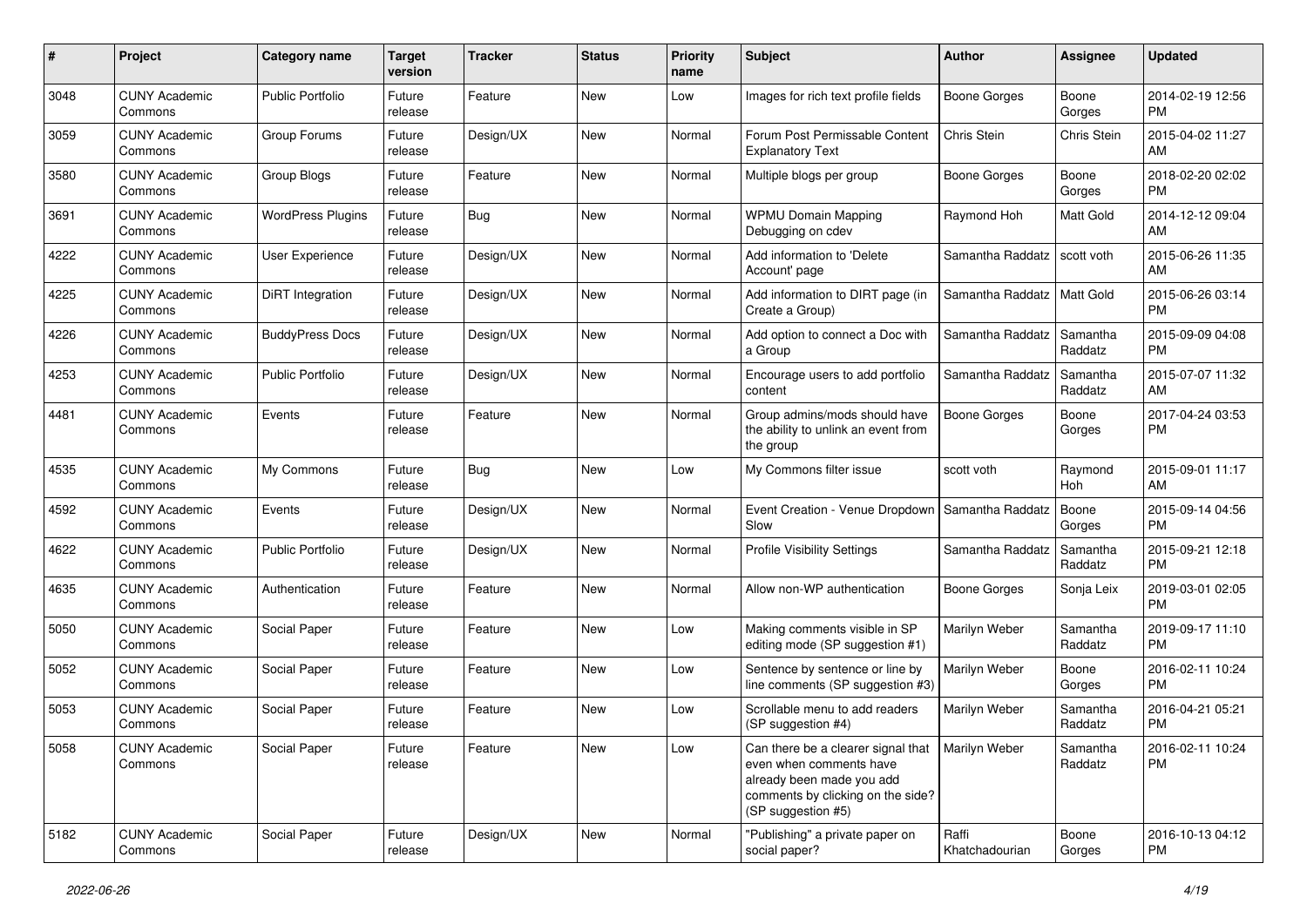| #    | <b>Project</b>                  | <b>Category name</b>       | <b>Target</b><br>version | <b>Tracker</b> | <b>Status</b> | <b>Priority</b><br>name | Subject                                                                                   | <b>Author</b>           | Assignee            | <b>Updated</b>                |
|------|---------------------------------|----------------------------|--------------------------|----------------|---------------|-------------------------|-------------------------------------------------------------------------------------------|-------------------------|---------------------|-------------------------------|
| 5183 | <b>CUNY Academic</b><br>Commons | Social Paper               | Future<br>release        | Design/UX      | <b>New</b>    | Normal                  | Creating a new paper when<br>viewing an existing paper                                    | Raffi<br>Khatchadourian | Samantha<br>Raddatz | 2016-02-02 12:09<br><b>PM</b> |
| 5199 | <b>CUNY Academic</b><br>Commons | Social Paper               | Future<br>release        | Feature        | <b>New</b>    | Normal                  | add tables to the SP editor                                                               | Marilyn Weber           |                     | 2016-10-24 11:27<br>AM        |
| 5205 | <b>CUNY Academic</b><br>Commons | Social Paper               | Future<br>release        | Feature        | <b>New</b>    | Normal                  | Social Paper folders                                                                      | Marilyn Weber           |                     | 2016-02-11 10:24<br><b>PM</b> |
| 5282 | <b>CUNY Academic</b><br>Commons | Social Paper               | Future<br>release        | <b>Bug</b>     | <b>New</b>    | Normal                  | Replying via email directs to<br>paper but not individual comment.                        | Marilyn Weber           | Raymond<br>Hoh      | 2016-03-02 01:48<br><b>PM</b> |
| 5397 | <b>CUNY Academic</b><br>Commons | Social Paper               | Future<br>release        | Feature        | New           | Normal                  | frustrating to have to<br>enable/disable in SP                                            | Marilyn Weber           | Samantha<br>Raddatz | 2016-04-20 03:39<br><b>PM</b> |
| 5488 | <b>CUNY Academic</b><br>Commons | Social Paper               | Future<br>release        | Bug            | New           | Normal                  | Add a "last edited by" field to<br>Social Paper group directories                         | Boone Gorges            |                     | 2016-04-21 10:05<br><b>PM</b> |
| 5489 | <b>CUNY Academic</b><br>Commons | Social Paper               | Future<br>release        | Feature        | <b>New</b>    | Normal                  | Asc/desc sorting for Social Paper<br>directories                                          | <b>Boone Gorges</b>     |                     | 2016-04-21 10:06<br><b>PM</b> |
| 5992 | <b>CUNY Academic</b><br>Commons | <b>Email Notifications</b> | Future<br>release        | Feature        | New           | Normal                  | Changing the From line of<br>autogenerated blog emails                                    | Marilyn Weber           |                     | 2018-09-27 05:19<br><b>PM</b> |
| 6078 | <b>CUNY Academic</b><br>Commons | <b>Blogs (BuddyPress)</b>  | Future<br>release        | Feature        | <b>New</b>    | Normal                  | <b>Explore Adding Network Blog</b><br>Metadata Plugin                                     | Luke Waltzer            | Luke Waltzer        | 2016-10-11 10:29<br><b>PM</b> |
| 6332 | <b>CUNY Academic</b><br>Commons | WordPress (misc)           | Future<br>release        | Feature        | New           | Normal                  | Allow uploaded files to be marked<br>as private in an ad hoc way                          | Boone Gorges            |                     | 2016-10-17 11:41<br><b>PM</b> |
| 6389 | <b>CUNY Academic</b><br>Commons | <b>BuddyPress Docs</b>     | Future<br>release        | Feature        | <b>New</b>    | Low                     | Make Discussion Area Visible<br>When Editing a Doc                                        | Luke Waltzer            | Boone<br>Gorges     | 2016-10-21 04:16<br><b>PM</b> |
| 6749 | <b>CUNY Academic</b><br>Commons | Events                     | Future<br>release        | Bug            | <b>New</b>    | Low                     | BPEO iCal request can trigger<br>very large number of DB queries                          | Boone Gorges            | Raymond<br>Hoh      | 2016-11-15 10:09<br><b>PM</b> |
| 6755 | <b>CUNY Academic</b><br>Commons | WordPress (misc)           | Future<br>release        | Bug            | <b>New</b>    | Normal                  | Cannot Deactivate Plugin                                                                  | Laura Kane              |                     | 2016-11-16 01:12<br><b>PM</b> |
| 7022 | <b>CUNY Academic</b><br>Commons | Announcements              | Future<br>release        | <b>Bug</b>     | <b>New</b>    | Normal                  | Sitewide announcements should<br>be displayed on, and dismissable<br>from, mapped domains | <b>Boone Gorges</b>     | Boone<br>Gorges     | 2018-03-22 10:18<br>AM        |
| 7624 | <b>CUNY Academic</b><br>Commons | BuddyPress (misc)          | Future<br>release        | Design/UX      | <b>New</b>    | Normal                  | <b>BP Notifications</b>                                                                   | Luke Waltzer            | Paige Dupont        | 2017-02-08 10:43<br><b>PM</b> |
| 7663 | <b>CUNY Academic</b><br>Commons | Social Paper               | Future<br>release        | <b>Bug</b>     | <b>New</b>    | Normal                  | Social Paper notifications not<br>formatted correctly on secondary<br>sites               | Boone Gorges            | Boone<br>Gorges     | 2018-04-16 03:52<br><b>PM</b> |
| 7981 | <b>CUNY Academic</b><br>Commons | Social Paper               | Future<br>release        | <b>Bug</b>     | <b>New</b>    | Normal                  | Social Paper comments should<br>not go to spam                                            | Luke Waltzer            | Boone<br>Gorges     | 2018-04-16 03:52<br><b>PM</b> |
| 8211 | <b>CUNY Academic</b><br>Commons | <b>WordPress Themes</b>    | Future<br>release        | Feature        | <b>New</b>    | Normal                  | Theme Suggestions: Material<br>Design-Inspired Themes                                     | Margaret Galvan         | Margaret<br>Galvan  | 2017-08-07 02:48<br><b>PM</b> |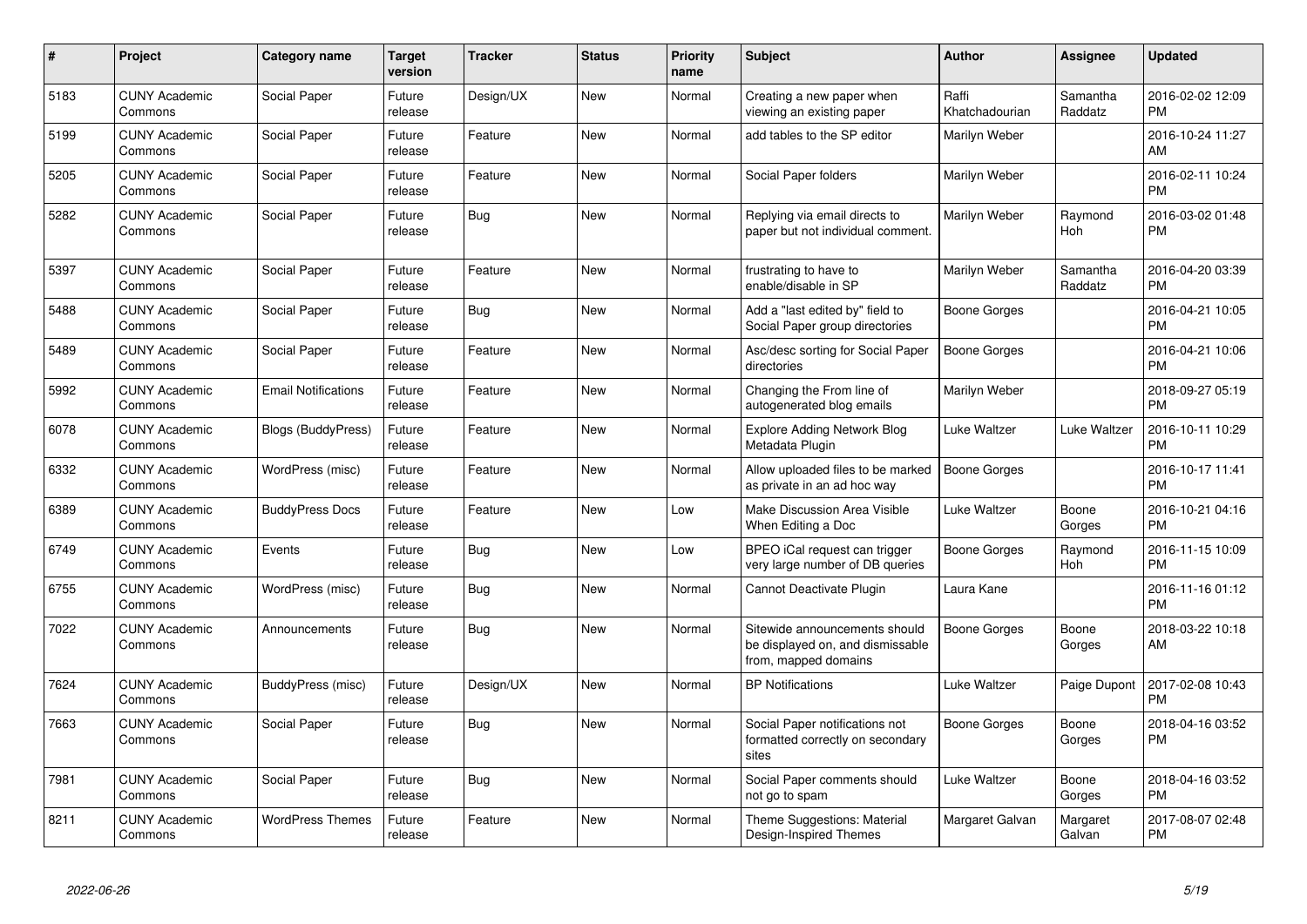| #     | Project                         | <b>Category name</b>        | Target<br>version | <b>Tracker</b> | <b>Status</b> | <b>Priority</b><br>name | <b>Subject</b>                                                                                               | <b>Author</b>           | <b>Assignee</b>  | <b>Updated</b>                |
|-------|---------------------------------|-----------------------------|-------------------|----------------|---------------|-------------------------|--------------------------------------------------------------------------------------------------------------|-------------------------|------------------|-------------------------------|
| 8498  | <b>CUNY Academic</b><br>Commons | <b>WordPress Plugins</b>    | Future<br>release | Feature        | <b>New</b>    | Low                     | <b>Gravity Forms Email Users</b>                                                                             | Raffi<br>Khatchadourian | <b>Matt Gold</b> | 2017-10-13 12:58<br><b>PM</b> |
| 8835  | <b>CUNY Academic</b><br>Commons | <b>Blogs (BuddyPress)</b>   | Future<br>release | Feature        | <b>New</b>    | Normal                  | Extend cuny is shortlinks to sites                                                                           | Luke Waltzer            | Boone<br>Gorges  | 2022-04-26 11:59<br>AM        |
| 9720  | <b>CUNY Academic</b><br>Commons | Authentication              | Future<br>release | Feature        | New           | Normal                  | The Commons should be an<br>oAuth provider                                                                   | Boone Gorges            |                  | 2019-03-01 02:04<br><b>PM</b> |
| 9926  | <b>CUNY Academic</b><br>Commons | <b>WordPress Plugins</b>    | Future<br>release | <b>Bug</b>     | <b>New</b>    | Normal                  | twitter-mentions-as-comments<br>cron jobs can run long                                                       | Boone Gorges            | Boone<br>Gorges  | 2018-10-24 12:34<br><b>PM</b> |
| 10226 | <b>CUNY Academic</b><br>Commons | Courses                     | Future<br>release | Feature        | <b>New</b>    | Normal                  | Add "My Courses" to drop down<br>list                                                                        | scott voth              | Boone<br>Gorges  | 2021-11-19 12:42<br><b>PM</b> |
| 10354 | <b>CUNY Academic</b><br>Commons | <b>Public Portfolio</b>     | Future<br>release | Feature        | <b>New</b>    | Normal                  | Opt out of Having a Profile Page                                                                             | scott voth              | Chris Stein      | 2020-05-12 10:43<br>AM        |
| 10580 | <b>CUNY Academic</b><br>Commons | Information<br>Architecture | Future<br>release | Design/UX      | <b>New</b>    | Normal                  | Primary nav item review                                                                                      | Boone Gorges            | Sara Cannon      | 2021-11-19 12:37<br><b>PM</b> |
| 11024 | <b>CUNY Academic</b><br>Commons | WordPress (misc)            | Future<br>release | Bug            | <b>New</b>    | Normal                  | Subsites should not show "you<br>should update your .htaccess<br>now" notice after permalink<br>setting save | Boone Gorges            |                  | 2019-01-28 01:35<br><b>PM</b> |
| 11243 | <b>CUNY Academic</b><br>Commons | BuddyPress (misc)           | Future<br>release | Bug            | <b>New</b>    | Normal                  | Audit bp-custom.php                                                                                          | Raymond Hoh             | Raymond<br>Hoh   | 2022-04-26 11:59<br>AM        |
| 11392 | <b>CUNY Academic</b><br>Commons |                             | Future<br>release | <b>Bug</b>     | <b>New</b>    | Normal                  | Migrate users away from<br><b>StatPress</b>                                                                  | Boone Gorges            |                  | 2019-04-23 03:53<br><b>PM</b> |
| 11531 | <b>CUNY Academic</b><br>Commons | Events                      | Future<br>release | Feature        | <b>New</b>    | Normal                  | Main Events calendar should<br>include non-public events that<br>user has access to                          | scott voth              | Boone<br>Gorges  | 2019-06-11 10:00<br>AM        |
| 11789 | <b>CUNY Academic</b><br>Commons | Courses                     | Future<br>release | Feature        | <b>New</b>    | Normal                  | Ability to remove item from<br>Courses list                                                                  | Laurie Hurson           | Sonja Leix       | 2019-09-24 12:28<br><b>PM</b> |
| 11834 | <b>CUNY Academic</b><br>Commons | Group Files                 | Future<br>release | Feature        | New           | Normal                  | Improved tools for managing<br>group file folders                                                            | Boone Gorges            | Sonja Leix       | 2019-09-06 03:55<br><b>PM</b> |
| 11843 | <b>CUNY Academic</b><br>Commons | WordPress (misc)            | Future<br>release | Design/UX      | <b>New</b>    | Normal                  | Tweaking the Gutenberg Editor<br>Interface                                                                   | Laurie Hurson           |                  | 2022-04-26 12:00<br><b>PM</b> |
| 11860 | <b>CUNY Academic</b><br>Commons | Registration                | Future<br>release | Feature        | <b>New</b>    | Normal                  | <b>Ensure Students Are Aware They</b><br>Can Use Aliases At Registration                                     | scott voth              |                  | 2019-09-24 08:46<br>AM        |
| 12042 | <b>CUNY Academic</b><br>Commons | <b>Email Notifications</b>  | Future<br>release | Feature        | <b>New</b>    | Normal                  | Improved error logging for BPGES   Boone Gorges<br>send queue                                                |                         | Boone<br>Gorges  | 2021-11-19 12:25<br><b>PM</b> |
| 12091 | <b>CUNY Academic</b><br>Commons | <b>Group Files</b>          | Future<br>release | Feature        | <b>New</b>    | Normal                  | Improved pre-upload file<br>validation for bp-group-documents                                                | Boone Gorges            | Boone<br>Gorges  | 2019-11-14 01:21<br><b>PM</b> |
| 12573 | <b>CUNY Academic</b><br>Commons | <b>WordPress Plugins</b>    | Future<br>release | <b>Bug</b>     | <b>New</b>    | Normal                  | <b>CommentPress Core Issues</b>                                                                              | scott voth              |                  | 2020-03-24 04:32<br>PM        |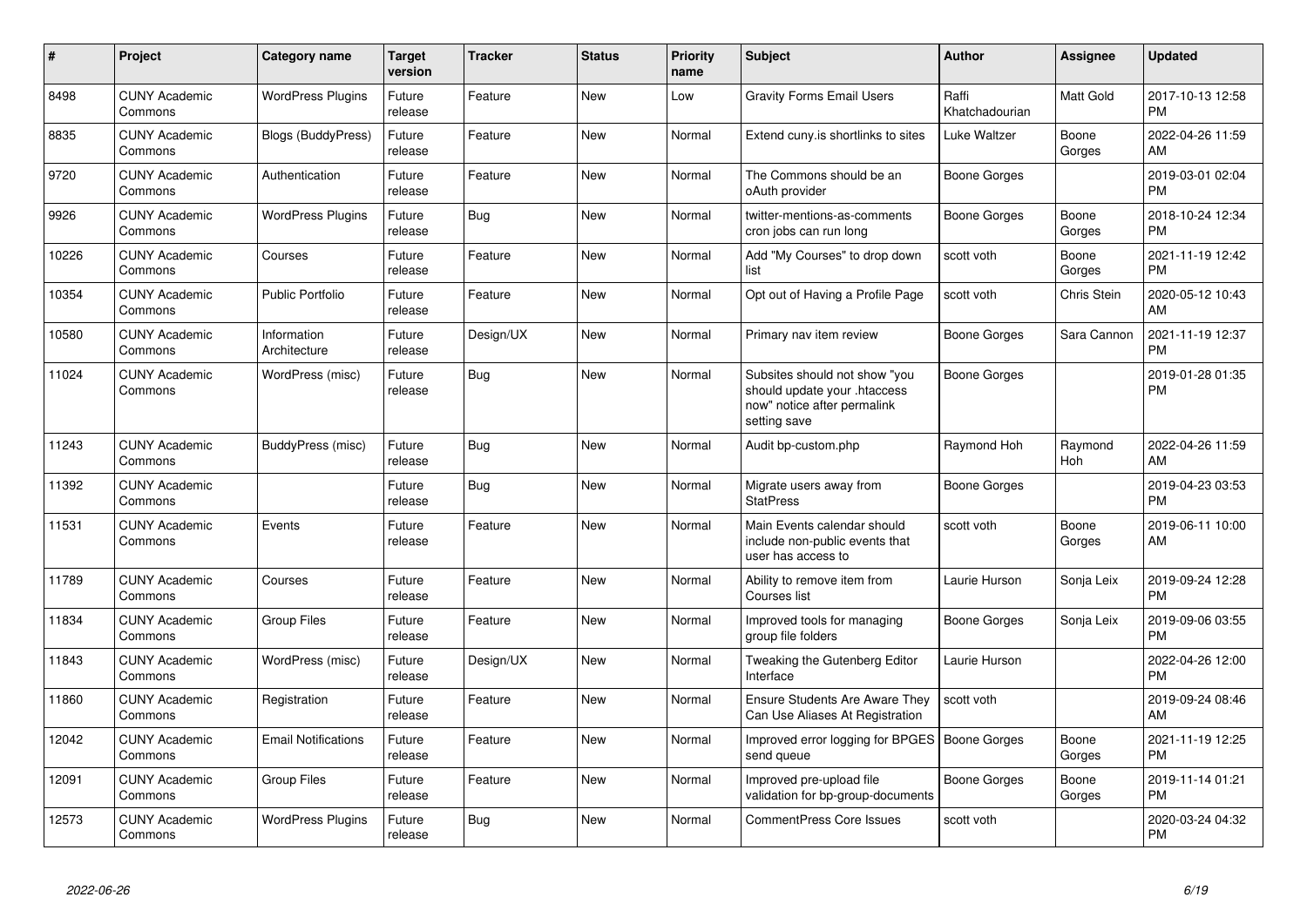| $\pmb{\#}$ | Project                         | Category name              | <b>Target</b><br>version | <b>Tracker</b> | <b>Status</b> | <b>Priority</b><br>name | <b>Subject</b>                                                                                | Author              | <b>Assignee</b>     | <b>Updated</b>                |
|------------|---------------------------------|----------------------------|--------------------------|----------------|---------------|-------------------------|-----------------------------------------------------------------------------------------------|---------------------|---------------------|-------------------------------|
| 13048      | <b>CUNY Academic</b><br>Commons | Shortcodes and<br>embeds   | Future<br>release        | Feature        | <b>New</b>    | Normal                  | Jupyter Notebooks support                                                                     | Boone Gorges        |                     | 2020-07-14 11:46<br>AM        |
| 13199      | <b>CUNY Academic</b><br>Commons | Group Forums               | Future<br>release        | Feature        | <b>New</b>    | Normal                  | Favoring Groups over bbPress<br>plugin                                                        | Colin McDonald      | Colin<br>McDonald   | 2021-11-19 12:28<br><b>PM</b> |
| 13331      | <b>CUNY Academic</b><br>Commons | Site cloning               | Future<br>release        | Bug            | <b>New</b>    | Normal                  | Combine Site Template and<br>Clone operations                                                 | Boone Gorges        | Jeremy Felt         | 2021-11-19 12:39<br><b>PM</b> |
| 13358      | <b>CUNY Academic</b><br>Commons | Group Forums               | Future<br>release        | Feature        | <b>New</b>    | Normal                  | Improved UI for group forum<br>threading settings                                             | Boone Gorges        | Raymond<br>Hoh      | 2021-11-19 12:27<br><b>PM</b> |
| 13370      | <b>CUNY Academic</b><br>Commons | Group Library              | Future<br>release        | Feature        | <b>New</b>    | Normal                  | Library bulk deletion and folder<br>editing                                                   | Colin McDonald      | Boone<br>Gorges     | 2020-10-13 10:41<br>AM        |
| 13466      | <b>CUNY Academic</b><br>Commons | Cavalcade                  | Future<br>release        | Feature        | <b>New</b>    | Normal                  | Automated cleanup for duplicate<br>Cavalcade tasks                                            | <b>Boone Gorges</b> | Boone<br>Gorges     | 2020-10-13 05:24<br><b>PM</b> |
| 13650      | <b>CUNY Academic</b><br>Commons | Group Library              | Future<br>release        | Feature        | <b>New</b>    | Normal                  | Forum Attachments in Group<br>Library                                                         | Laurie Hurson       |                     | 2021-11-19 12:30<br><b>PM</b> |
| 13835      | <b>CUNY Academic</b><br>Commons | WordPress (misc)           | Future<br>release        | Feature        | <b>New</b>    | Normal                  | Allow OneSearch widget to have<br>'CUNY' as campus                                            | <b>Boone Gorges</b> | Boone<br>Gorges     | 2021-11-19 12:39<br><b>PM</b> |
| 14184      | <b>CUNY Academic</b><br>Commons | <b>Public Portfolio</b>    | Future<br>release        | Feature        | <b>New</b>    | Normal                  | Centralized mechanism for storing<br>Campus affiliations                                      | Boone Gorges        | Boone<br>Gorges     | 2022-01-04 11:35<br>AM        |
| 14309      | <b>CUNY Academic</b><br>Commons | Group Library              | Future<br>release        | Feature        | <b>New</b>    | Normal                  | Better handling of<br>bp group document file<br>download attempts when file is<br>not present | Boone Gorges        | Boone<br>Gorges     | 2021-11-19 12:28<br><b>PM</b> |
| 14496      | <b>CUNY Academic</b><br>Commons | Domain Mapping             | Future<br>release        | <b>Bug</b>     | <b>New</b>    | Normal                  | Mapped domain SSO uses<br>third-party cookies                                                 | Raymond Hoh         | Raymond<br>Hoh      | 2021-05-24 04:03<br><b>PM</b> |
| 14787      | <b>CUNY Academic</b><br>Commons | Plugin Packages            | Future<br>release        | Feature        | <b>New</b>    | Normal                  | Creating a "Design" plugin<br>package                                                         | Laurie Hurson       | scott voth          | 2022-04-27 04:56<br><b>PM</b> |
| 14987      | <b>CUNY Academic</b><br>Commons | <b>WordPress Plugins</b>   | Future<br>release        | Bug            | New           | Normal                  | Elementor update causes<br>database freeze-up                                                 | Boone Gorges        | Boone<br>Gorges     | 2021-11-29 12:02<br><b>PM</b> |
| 58         | <b>CUNY Academic</b><br>Commons | BuddyPress (misc)          | Future<br>release        | Feature        | Assigned      | Low                     | Make member search sortable by<br>last name                                                   | Roberta Brody       | Boone<br>Gorges     | 2010-08-26 02:38<br><b>PM</b> |
| 287        | <b>CUNY Academic</b><br>Commons | WordPress (misc)           | Future<br>release        | Feature        | Assigned      | Normal                  | Create troubleshooting tool for<br>account sign-up                                            | <b>Matt Gold</b>    | Boone<br>Gorges     | 2015-11-09 06:17<br><b>PM</b> |
| 310        | <b>CUNY Academic</b><br>Commons | BuddyPress (misc)          | Future<br>release        | Feature        | Assigned      | Low                     | <b>Friend Request Email</b>                                                                   | <b>Matt Gold</b>    | Samantha<br>Raddatz | 2015-11-09 05:08<br><b>PM</b> |
| 333        | <b>CUNY Academic</b><br>Commons | <b>Email Notifications</b> | Future<br>release        | Feature        | Assigned      | Low                     | Delay Forum Notification Email<br>Delivery Until After Editing Period<br>Ends                 | Matt Gold           | Raymond<br>Hoh      | 2015-11-09 06:01<br><b>PM</b> |
| 365        | <b>CUNY Academic</b><br>Commons | WordPress (misc)           | Future<br>release        | Feature        | Assigned      | Normal                  | <b>Create Mouseover Tooltips</b><br>throughout Site                                           | <b>Matt Gold</b>    | Chris Stein         | 2015-11-09 06:18<br>PM        |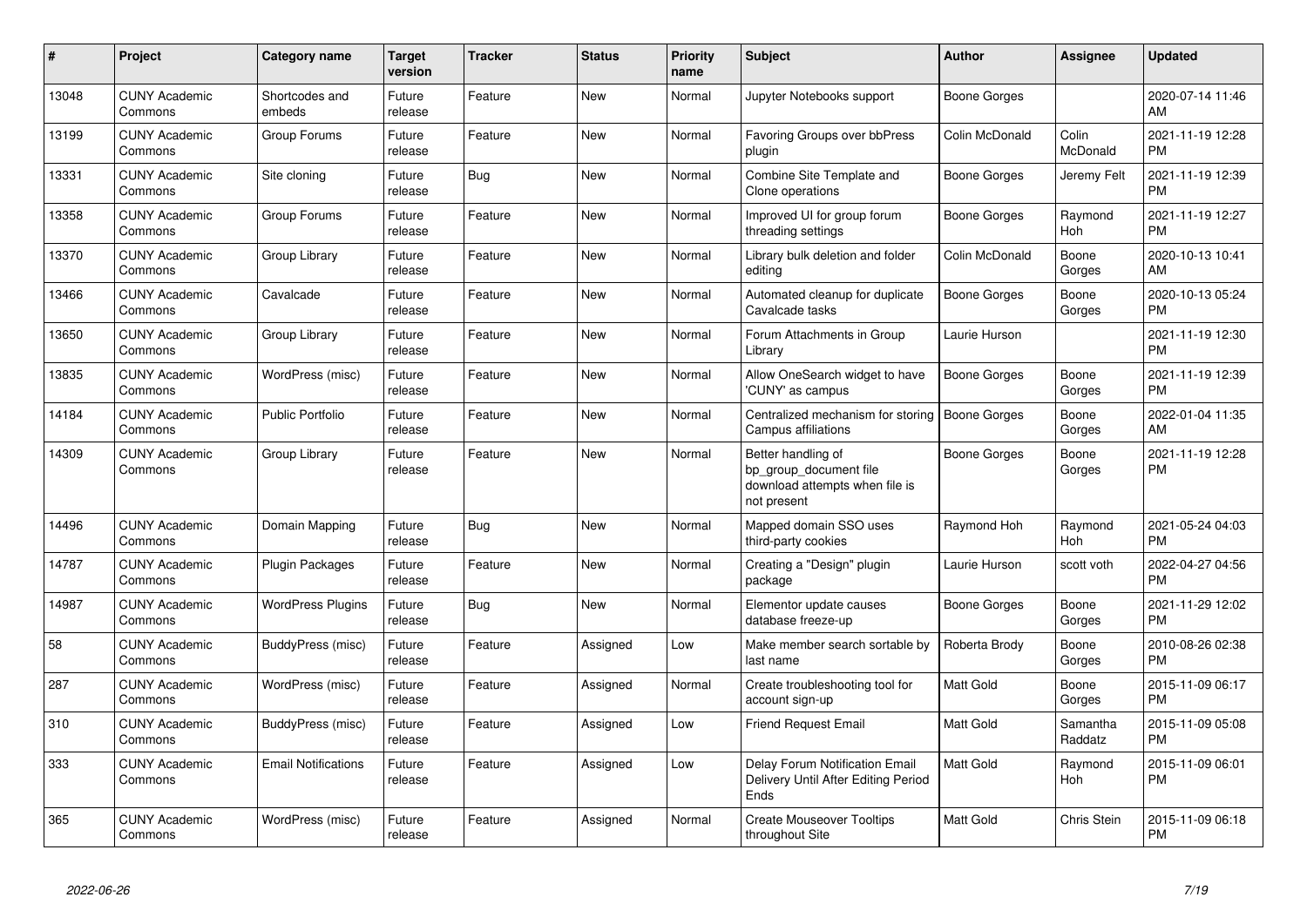| $\#$ | Project                         | Category name            | <b>Target</b><br>version | <b>Tracker</b> | <b>Status</b> | <b>Priority</b><br>name | <b>Subject</b>                                                       | <b>Author</b>       | <b>Assignee</b>     | <b>Updated</b>                |
|------|---------------------------------|--------------------------|--------------------------|----------------|---------------|-------------------------|----------------------------------------------------------------------|---------------------|---------------------|-------------------------------|
| 370  | <b>CUNY Academic</b><br>Commons | Registration             | Future<br>release        | Feature        | Assigned      | High                    | <b>Guest Accounts</b>                                                | <b>Matt Gold</b>    | Matt Gold           | 2015-04-09 09:33<br><b>PM</b> |
| 377  | <b>CUNY Academic</b><br>Commons | BuddyPress (misc)        | Future<br>release        | Feature        | Assigned      | Normal                  | Like buttons                                                         | <b>Matt Gold</b>    | Boone<br>Gorges     | 2010-11-16 05:13<br><b>PM</b> |
| 412  | <b>CUNY Academic</b><br>Commons | <b>WordPress Themes</b>  | Future<br>release        | Feature        | Assigned      | Normal                  | <b>Featured Themes</b>                                               | Matt Gold           | Dominic<br>Giglio   | 2015-01-05 08:44<br><b>PM</b> |
| 435  | <b>CUNY Academic</b><br>Commons | BuddyPress (misc)        | Future<br>release        | Feature        | Assigned      | Normal                  | Include Avatar Images in Forum<br><b>Post Notification Emails</b>    | <b>Matt Gold</b>    | Boone<br>Gorges     | 2010-12-08 12:40<br><b>PM</b> |
| 481  | <b>CUNY Academic</b><br>Commons | Groups (misc)            | Future<br>release        | Feature        | Assigned      | Normal                  | ability to archive inactive groups<br>and blogs                      | Michael Mandiberg   | Samantha<br>Raddatz | 2015-11-09 05:56<br><b>PM</b> |
| 497  | <b>CUNY Academic</b><br>Commons | <b>WordPress Plugins</b> | Future<br>release        | Feature        | Assigned      | Normal                  | Drag and Drop Ordering on<br><b>Gallery Post Plugin</b>              | Matt Gold           | Ron Rennick         | 2015-11-09 06:18<br><b>PM</b> |
| 500  | <b>CUNY Academic</b><br>Commons | BuddyPress (misc)        | Future<br>release        | Feature        | Assigned      | Normal                  | <b>Export Group Data</b>                                             | <b>Matt Gold</b>    | Boone<br>Gorges     | 2010-12-19 12:09<br><b>PM</b> |
| 519  | <b>CUNY Academic</b><br>Commons | <b>BuddyPress Docs</b>   | Future<br>release        | Feature        | Assigned      | Low                     | TOC for individual docs - for new<br>BP "wiki-like" plugin           | scott voth          | Boone<br>Gorges     | 2015-11-09 05:54<br><b>PM</b> |
| 554  | <b>CUNY Academic</b><br>Commons | BuddyPress (misc)        | Future<br>release        | Feature        | Assigned      | Normal                  | Add Trackback notifications to<br>site-wide activity feed            | Matt Gold           | Boone<br>Gorges     | 2015-11-09 06:19<br><b>PM</b> |
| 585  | <b>CUNY Academic</b><br>Commons | Group Forums             | Future<br>release        | Feature        | Assigned      | Normal                  | Merge Forum Topics                                                   | Sarah Morgano       | Boone<br>Gorges     | 2011-07-06 04:11<br><b>PM</b> |
| 599  | <b>CUNY Academic</b><br>Commons | BuddyPress (misc)        | Future<br>release        | Feature        | Assigned      | Normal                  | Consider adding rating plugins for<br><b>BuddyPress/BBPress</b>      | <b>Matt Gold</b>    | Boone<br>Gorges     | 2011-08-22 06:50<br><b>PM</b> |
| 618  | <b>CUNY Academic</b><br>Commons | <b>BuddyPress Docs</b>   | Future<br>release        | Feature        | Assigned      | Normal                  | BuddyPress Docs: export formats                                      | <b>Boone Gorges</b> | Boone<br>Gorges     | 2015-11-09 05:38<br><b>PM</b> |
| 635  | <b>CUNY Academic</b><br>Commons | BuddyPress (misc)        | Future<br>release        | Feature        | Assigned      | Normal                  | Big Blue Button -<br>Videoconferencing in Groups and<br><b>Blogs</b> | <b>Matt Gold</b>    | Boone<br>Gorges     | 2011-03-14 03:24<br><b>PM</b> |
| 653  | <b>CUNY Academic</b><br>Commons | Group Blogs              | Future<br>release        | Feature        | Assigned      | Normal                  | Redesign Integration of Groups<br>and Blogs                          | Matt Gold           | Samantha<br>Raddatz | 2015-11-09 05:40<br><b>PM</b> |
| 658  | <b>CUNY Academic</b><br>Commons | <b>WordPress Plugins</b> | Future<br>release        | Feature        | Assigned      | Normal                  | Rebulid Sitewide Tag Suggestion                                      | <b>Matt Gold</b>    | Boone<br>Gorges     | 2015-01-05 08:47<br><b>PM</b> |
| 860  | <b>CUNY Academic</b><br>Commons | Design                   | Future<br>release        | Design/UX      | Assigned      | Normal                  | <b>Standardize Button Treatment</b><br>Across the Commons            | <b>Chris Stein</b>  | Chris Stein         | 2014-05-01 09:45<br>AM        |
| 940  | <b>CUNY Academic</b><br>Commons | Redmine                  | Future<br>release        | Feature        | Assigned      | Low                     | Communication with users after<br>releases                           | <b>Matt Gold</b>    | Dominic<br>Giglio   | 2012-09-09 04:36<br><b>PM</b> |
| 1105 | <b>CUNY Academic</b><br>Commons | WordPress (misc)         | Future<br>release        | Feature        | Assigned      | Normal                  | Rephrase Blog Privacy Options                                        | <b>Matt Gold</b>    | Samantha<br>Raddatz | 2015-11-09 06:19<br><b>PM</b> |
| 1165 | <b>CUNY Academic</b><br>Commons | <b>Email Invitations</b> | Future<br>release        | Feature        | Assigned      | Low                     | Allow saved lists of invitees under<br>Send Invites                  | Boone Gorges        | Boone<br>Gorges     | 2015-11-09 06:03<br><b>PM</b> |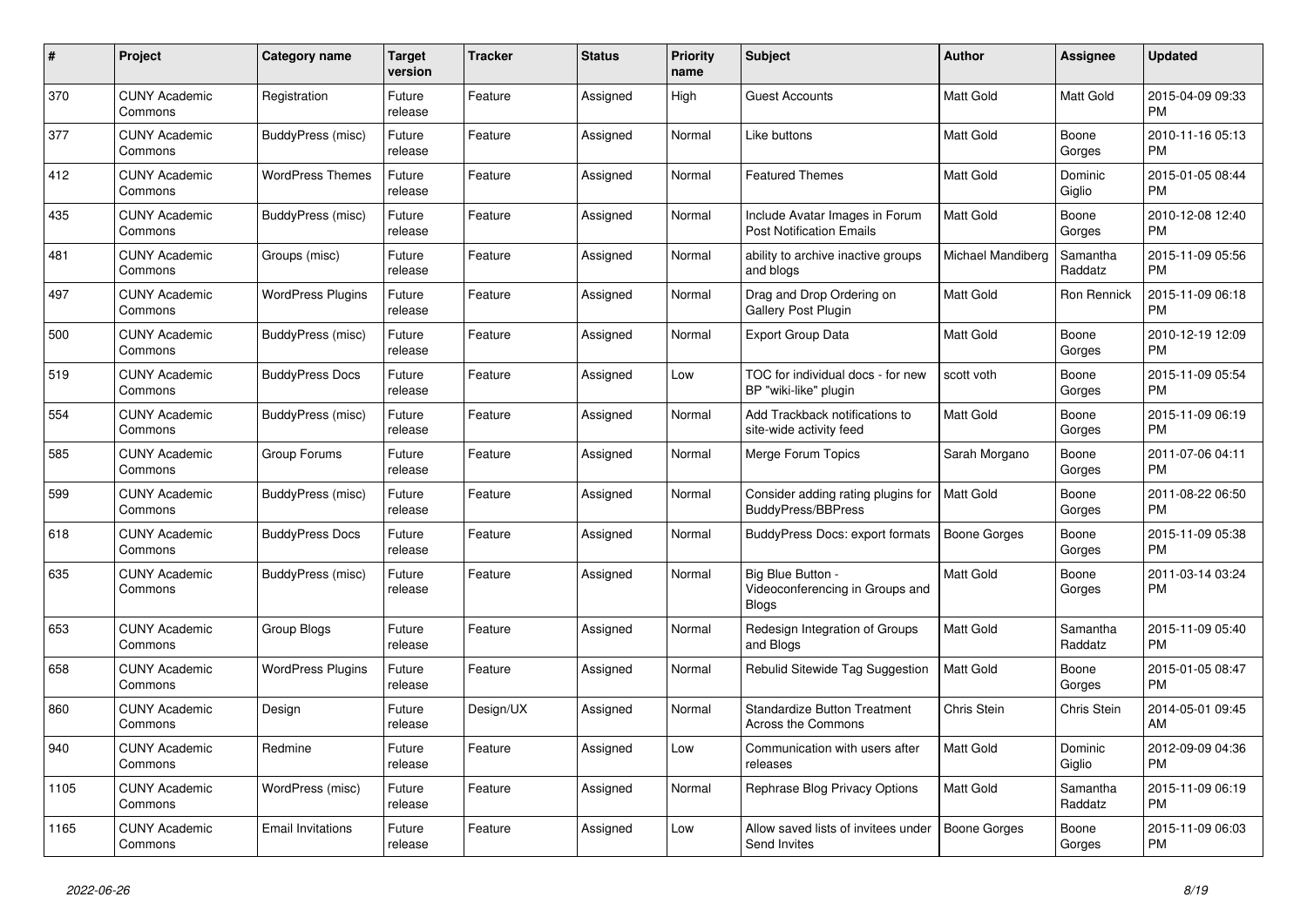| #    | <b>Project</b>                  | <b>Category name</b>     | Target<br>version | Tracker    | <b>Status</b> | <b>Priority</b><br>name | <b>Subject</b>                                                               | <b>Author</b>       | Assignee          | <b>Updated</b>                |
|------|---------------------------------|--------------------------|-------------------|------------|---------------|-------------------------|------------------------------------------------------------------------------|---------------------|-------------------|-------------------------------|
| 1192 | <b>CUNY Academic</b><br>Commons | <b>Group Files</b>       | Future<br>release | Feature    | Assigned      | Low                     | When posting group files, allow<br>users to add a category without<br>saving | <b>Matt Gold</b>    | Raymond<br>Hoh    | 2015-11-09 05:53<br><b>PM</b> |
| 1417 | <b>CUNY Academic</b><br>Commons | <b>BuddyPress Docs</b>   | Future<br>release | Feature    | Assigned      | Low                     | Bulk actions for BuddyPress Docs                                             | <b>Boone Gorges</b> | Boone<br>Gorges   | 2016-10-17 10:41<br><b>PM</b> |
| 1422 | <b>CUNY Academic</b><br>Commons | <b>BuddyPress Docs</b>   | Future<br>release | Feature    | Assigned      | Normal                  | Make "created Doc" activity icons<br>non-mini                                | <b>Boone Gorges</b> | Boone<br>Gorges   | 2015-11-09 05:48<br><b>PM</b> |
| 1423 | <b>CUNY Academic</b><br>Commons | BuddyPress (misc)        | Future<br>release | Feature    | Assigned      | Low                     | Show an avatar for pingback<br>comment activity items                        | Boone Gorges        | <b>Tahir Butt</b> | 2016-10-24 12:03<br><b>PM</b> |
| 1460 | <b>CUNY Academic</b><br>Commons | Analytics                | Future<br>release | Feature    | Assigned      | Normal                  | <b>Update System Report</b>                                                  | <b>Brian Foote</b>  | Boone<br>Gorges   | 2015-11-09 06:13<br><b>PM</b> |
| 1508 | <b>CUNY Academic</b><br>Commons | WordPress (misc)         | Future<br>release | Feature    | Assigned      | Normal                  | Share login cookies across<br>mapped domains                                 | Boone Gorges        | Boone<br>Gorges   | 2012-07-02 12:12<br><b>PM</b> |
| 1562 | <b>CUNY Academic</b><br>Commons | <b>WordPress Plugins</b> | Future<br>release | Feature    | Assigned      | Low                     | Play with NYT Collaborative<br><b>Authoring Tool</b>                         | Matt Gold           | Boone<br>Gorges   | 2015-01-05 08:47<br><b>PM</b> |
| 1744 | <b>CUNY Academic</b><br>Commons | <b>BuddyPress Docs</b>   | Future<br>release | Feature    | Assigned      | Normal                  | Spreadsheet-style Docs                                                       | Boone Gorges        | Boone<br>Gorges   | 2015-11-09 06:13<br><b>PM</b> |
| 1888 | <b>CUNY Academic</b><br>Commons | Home Page                | Future<br>release | Feature    | Assigned      | Normal                  | Refactor BP MPO Activity Filter to<br>support proper pagination              | Sarah Morgano       | Boone<br>Gorges   | 2014-05-01 07:11<br><b>PM</b> |
| 1983 | <b>CUNY Academic</b><br>Commons | Home Page                | Future<br>release | Feature    | Assigned      | Low                     | Media Library integration with<br><b>Featured Content plugin</b>             | Boone Gorges        | Dominic<br>Giglio | 2014-03-17 10:34<br>AM        |
| 2013 | <b>CUNY Academic</b><br>Commons | Public Portfolio         | Future<br>release | Feature    | Assigned      | Low                     | Have Profile Privacy Options<br>show up only for filled-in fields            | Matt Gold           | Boone<br>Gorges   | 2015-11-09 06:09<br><b>PM</b> |
| 2167 | <b>CUNY Academic</b><br>Commons | WordPress (misc)         | Future<br>release | <b>Bug</b> | Assigned      | Normal                  | CAC-Livestream Plugin Issues                                                 | Michael Smith       | Dominic<br>Giglio | 2015-01-02 03:06<br><b>PM</b> |
| 2223 | <b>CUNY Academic</b><br>Commons | <b>WordPress Plugins</b> | Future<br>release | Feature    | Assigned      | Low                     | Add Participad to the CUNY<br><b>Academic Commons</b>                        | Matt Gold           | Boone<br>Gorges   | 2014-09-17 10:03<br><b>PM</b> |
| 2325 | <b>CUNY Academic</b><br>Commons | BuddyPress (misc)        | Future<br>release | Feature    | Assigned      | Low                     | Profile should have separate<br>fields for first/last names                  | local admin         | Boone<br>Gorges   | 2015-11-09 06:09<br><b>PM</b> |
| 2523 | <b>CUNY Academic</b><br>Commons | <b>BuddyPress Docs</b>   | Future<br>release | Feature    | Assigned      | Normal                  | Allow Users to Upload Images to<br><b>BP</b> Docs                            | Matt Gold           | Boone<br>Gorges   | 2015-11-09 06:14<br><b>PM</b> |
| 2610 | <b>CUNY Academic</b><br>Commons | Group Invitations        | Future<br>release | Feature    | Assigned      | Low                     | Request: Custom invitation<br>message to group invites                       | local admin         | Boone<br>Gorges   | 2015-11-09 06:13<br><b>PM</b> |
| 2754 | <b>CUNY Academic</b><br>Commons | Design                   | Future<br>release | Feature    | Assigned      | Normal                  | Determine strategy for CAC logo<br>handling in top header                    | Micki Kaufman       | Chris Stein       | 2015-01-05 08:53<br><b>PM</b> |
| 2832 | <b>CUNY Academic</b><br>Commons | <b>Public Portfolio</b>  | Future<br>release | Feature    | Assigned      | Normal                  | Improve interface for (not)<br>auto-linking profile fields                   | Boone Gorges        | Chris Stein       | 2015-01-05 08:52<br><b>PM</b> |
| 2881 | <b>CUNY Academic</b><br>Commons | <b>Public Portfolio</b>  | Future<br>release | Feature    | Assigned      | Normal                  | Redesign the UX for Profiles                                                 | Chris Stein         | Chris Stein       | 2016-10-13 12:45<br><b>PM</b> |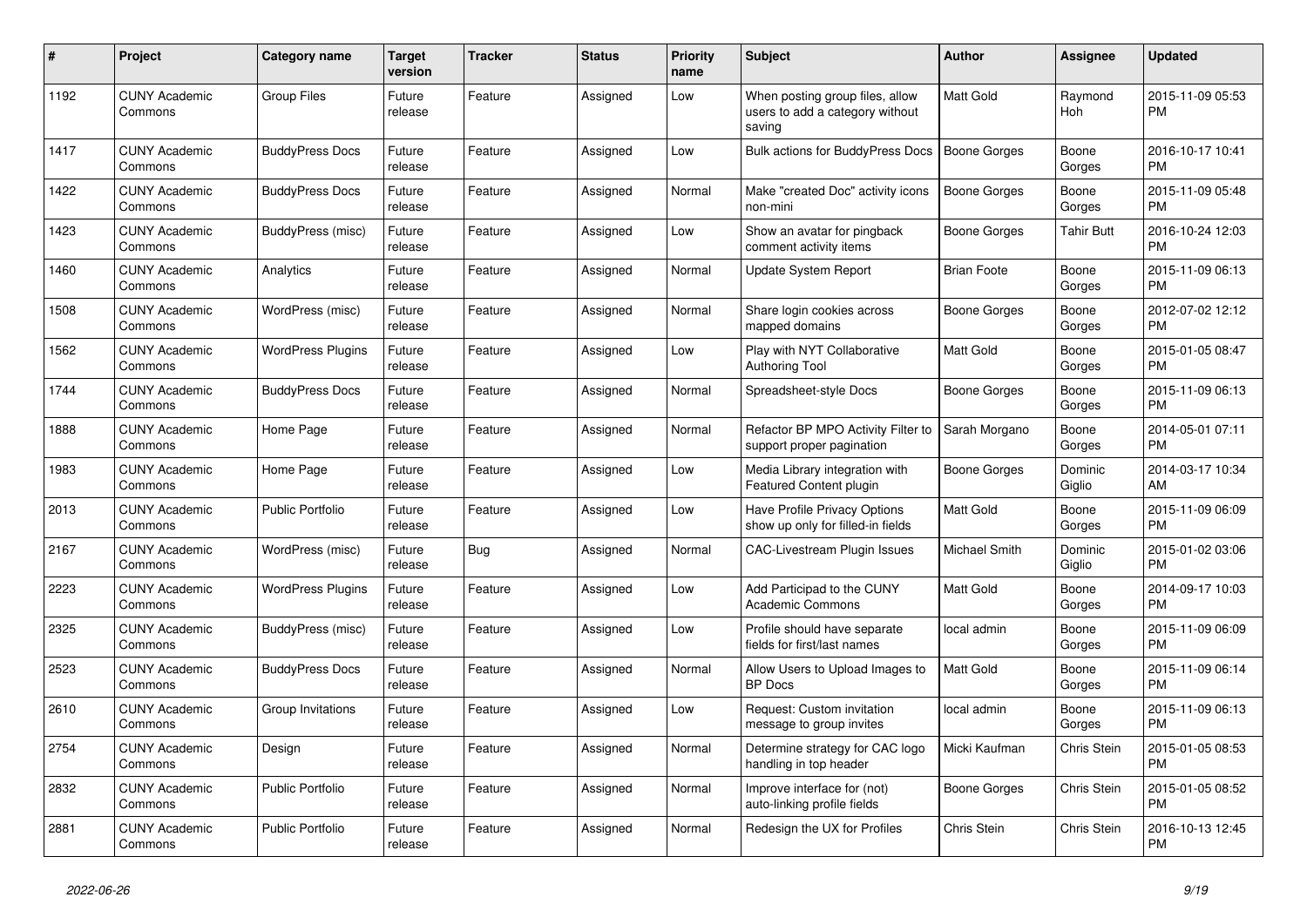| #    | Project                         | <b>Category name</b>    | <b>Target</b><br>version | <b>Tracker</b> | <b>Status</b> | <b>Priority</b><br>name | Subject                                                                    | Author              | <b>Assignee</b>     | <b>Updated</b>                |
|------|---------------------------------|-------------------------|--------------------------|----------------|---------------|-------------------------|----------------------------------------------------------------------------|---------------------|---------------------|-------------------------------|
| 3002 | <b>CUNY Academic</b><br>Commons | Search                  | Future<br>release        | Feature        | Assigned      | Normal                  | Overhaul CAC search by using<br>external search appliance                  | Boone Gorges        | Boone<br>Gorges     | 2020-07-15 03:05<br><b>PM</b> |
| 3042 | <b>CUNY Academic</b><br>Commons | <b>Public Portfolio</b> | Future<br>release        | Feature        | Assigned      | Normal                  | Browsing member interests                                                  | Matt Gold           | Boone<br>Gorges     | 2015-03-21 09:04<br><b>PM</b> |
| 3080 | <b>CUNY Academic</b><br>Commons | <b>Group Files</b>      | Future<br>release        | Feature        | Assigned      | Low                     | Create a system to keep track of<br>file changes                           | <b>Matt Gold</b>    | Boone<br>Gorges     | 2014-02-26 10:04<br><b>PM</b> |
| 3090 | <b>CUNY Academic</b><br>Commons | Twitter page            | Future<br>release        | Feature        | Assigned      | Normal                  | Prevent Retweets from showing<br>up on Commons twitter page                | <b>Matt Gold</b>    | <b>Tahir Butt</b>   | 2016-10-24 11:31<br>AM        |
| 3192 | <b>CUNY Academic</b><br>Commons | Group Forums            | Future<br>release        | Feature        | Assigned      | Normal                  | Customizable forum views for<br>bbPress 2.x group forums                   | Boone Gorges        | Raymond<br>Hoh      | 2015-11-09 12:47<br><b>PM</b> |
| 3193 | <b>CUNY Academic</b><br>Commons | Group Forums            | Future<br>release        | Feature        | Assigned      | Normal                  | bbPress 2.x dynamic roles and<br><b>RBE</b>                                | <b>Boone Gorges</b> | Boone<br>Gorges     | 2014-09-30 01:30<br>PM        |
| 3220 | <b>CUNY Academic</b><br>Commons | <b>Public Portfolio</b> | Future<br>release        | Feature        | Assigned      | Normal                  | Add indent/outdent option to<br>Formatting Buttons on Profile<br>Page      | Matt Gold           | Boone<br>Gorges     | 2014-05-21 10:39<br>PM        |
| 3308 | <b>CUNY Academic</b><br>Commons | Group Invitations       | Future<br>release        | Feature        | Assigned      | Normal                  | Allow members to rescind group<br>invitations                              | Matt Gold           | Boone<br>Gorges     | 2015-04-01 08:53<br>PM        |
| 3330 | <b>CUNY Academic</b><br>Commons | My Commons              | Future<br>release        | Feature        | Assigned      | Normal                  | 'Commons Information" tool                                                 | <b>Boone Gorges</b> | Chris Stein         | 2014-09-22 08:46<br><b>PM</b> |
| 3354 | <b>CUNY Academic</b><br>Commons | <b>Group Files</b>      | Future<br>release        | Feature        | Assigned      | Low                     | Allow Group Download of Multiple<br><b>Selected Files</b>                  | Matt Gold           | Chris Stein         | 2014-08-01 08:50<br>AM        |
| 3458 | <b>CUNY Academic</b><br>Commons | Groups (misc)           | Future<br>release        | Feature        | Assigned      | Normal                  | Filter Members of Group by<br>Campus                                       | Michael Smith       | Samantha<br>Raddatz | 2014-09-26 08:32<br><b>PM</b> |
| 3473 | <b>CUNY Academic</b><br>Commons | User Experience         | Future<br>release        | Feature        | Assigned      | Normal                  | Commons profile: Add help info<br>about "Positions" replacing "title"      | Keith Miyake        | Samantha<br>Raddatz | 2015-11-09 02:28<br><b>PM</b> |
| 3475 | <b>CUNY Academic</b><br>Commons | Events                  | Future<br>release        | Feature        | Assigned      | Normal                  | Request to add plugin to<br>streamline room<br>booking/appointment booking | Naomi Barrettara    | Boone<br>Gorges     | 2014-12-01 05:14<br><b>PM</b> |
| 3492 | <b>CUNY Academic</b><br>Commons | <b>WordPress Themes</b> | Future<br>release        | Support        | Assigned      | Normal                  | Add CBOX theme to the<br>Commons                                           | scott voth          | Raymond<br>Hoh      | 2014-10-08 05:55<br><b>PM</b> |
| 3517 | <b>CUNY Academic</b><br>Commons | My Commons              | Future<br>release        | Feature        | Assigned      | Normal                  | Mute/Unmute My Commons<br>updates                                          | Matt Gold           | Raymond<br>Hoh      | 2015-11-09 01:19<br><b>PM</b> |
| 3536 | <b>CUNY Academic</b><br>Commons | My Commons              | Future<br>release        | Feature        | Assigned      | Normal                  | Infinite Scroll on My Commons<br>page                                      | Matt Gold           | Raymond<br>Hoh      | 2015-04-13 04:42<br>PM        |
| 3577 | <b>CUNY Academic</b><br>Commons | My Commons              | Future<br>release        | Design/UX      | Assigned      | Normal                  | Replies to items in My Commons                                             | Matt Gold           | Raymond<br>Hoh      | 2015-04-09 05:19<br>PM        |
| 3662 | <b>CUNY Academic</b><br>Commons | SEO                     | Future<br>release        | Feature        | Assigned      | Normal                  | Duplicate Content/SEO/Google<br>issues                                     | Matt Gold           | Raymond<br>Hoh      | 2015-04-13 04:37<br>PM        |
| 3759 | <b>CUNY Academic</b><br>Commons | WordPress (misc)        | Future<br>release        | Feature        | Assigned      | Normal                  | Review Interface for Adding Users   Matt Gold<br>to Blogs                  |                     | Boone<br>Gorges     | 2015-03-24 05:52<br>PM        |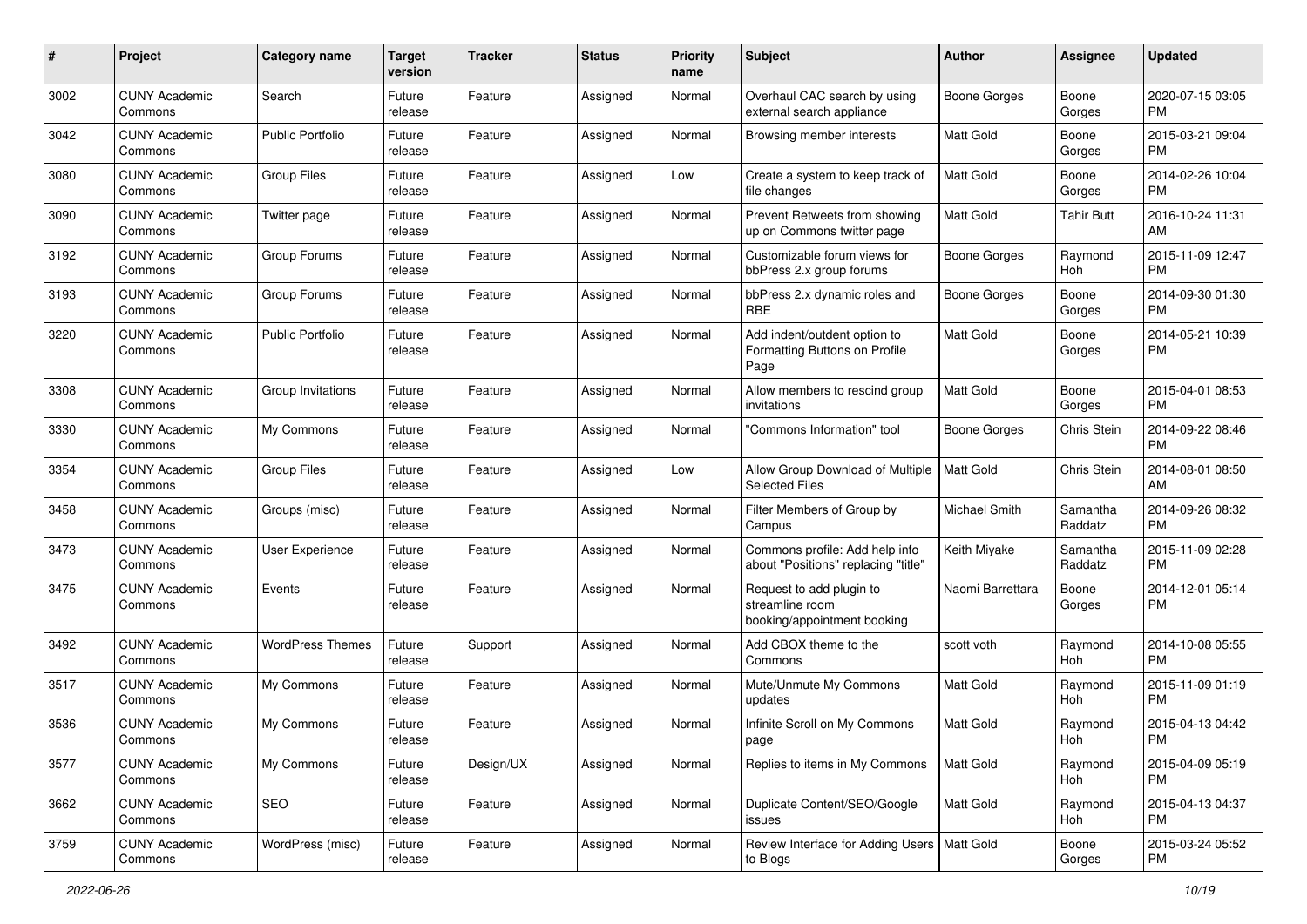| #    | <b>Project</b>                  | <b>Category name</b>      | <b>Target</b><br>version | <b>Tracker</b> | <b>Status</b> | <b>Priority</b><br>name | <b>Subject</b>                                                         | <b>Author</b>           | Assignee            | <b>Updated</b>                |
|------|---------------------------------|---------------------------|--------------------------|----------------|---------------|-------------------------|------------------------------------------------------------------------|-------------------------|---------------------|-------------------------------|
| 3768 | <b>CUNY Academic</b><br>Commons | <b>Public Portfolio</b>   | Future<br>release        | Feature        | Assigned      | Normal                  | Institutions/Past positions on<br>public portfolios                    | <b>Matt Gold</b>        | Boone<br>Gorges     | 2018-04-23 10:44<br>AM        |
| 3770 | <b>CUNY Academic</b><br>Commons | <b>Public Portfolio</b>   | Future<br>release        | Feature        | Assigned      | Normal                  | Improve Layout/Formatting of<br>Positions Area on Public<br>Portfolios | Matt Gold               | Chris Stein         | 2015-04-01 09:17<br><b>PM</b> |
| 4053 | <b>CUNY Academic</b><br>Commons | Events                    | Future<br>release        | Feature        | Assigned      | Normal                  | Create new tab for past events                                         | Matt Gold               | Boone<br>Gorges     | 2015-05-12 02:10<br><b>PM</b> |
| 4221 | <b>CUNY Academic</b><br>Commons | Group Forums              | Future<br>release        | Design/UX      | Assigned      | Normal                  | Add 'Number of Posts' display<br>option to Forum page                  | Samantha Raddatz        | Samantha<br>Raddatz | 2015-06-26 02:21<br><b>PM</b> |
| 4238 | <b>CUNY Academic</b><br>Commons | Events                    | Future<br>release        | Feature        | Assigned      | Normal                  | Copy Events to Other Groups?                                           | Matt Gold               | Boone<br>Gorges     | 2015-07-02 10:08<br>AM        |
| 4388 | <b>CUNY Academic</b><br>Commons | WordPress (misc)          | Future<br>release        | Bug            | Assigned      | Normal                  | Repeated request for<br>authentication.                                | Alice.Lynn<br>McMichael | Raymond<br>Hoh      | 2015-08-11 07:35<br><b>PM</b> |
| 4404 | <b>CUNY Academic</b><br>Commons | <b>Public Portfolio</b>   | Future<br>release        | Design/UX      | Assigned      | Normal                  | Change color of permissions info<br>on portfolio editing interface     | <b>Matt Gold</b>        | Samantha<br>Raddatz | 2015-08-11 05:28<br><b>PM</b> |
| 4438 | <b>CUNY Academic</b><br>Commons | Events                    | Future<br>release        | <b>Bug</b>     | Assigned      | Normal                  | Events Calendar - Export<br><b>Recurring Events</b>                    | scott voth              | Daniel Jones        | 2016-05-23 04:25<br><b>PM</b> |
| 4661 | <b>CUNY Academic</b><br>Commons | User Experience           | Future<br>release        | Bug            | Assigned      | Normal                  | Simplify Events text                                                   | <b>Matt Gold</b>        | Samantha<br>Raddatz | 2015-10-02 09:06<br><b>PM</b> |
| 4903 | <b>CUNY Academic</b><br>Commons | Events                    | Future<br>release        | Design/UX      | Assigned      | Normal                  | Improving visual appearance of<br>event calendars                      | Matt Gold               | Boone<br>Gorges     | 2016-10-13 11:51<br>AM        |
| 4980 | <b>CUNY Academic</b><br>Commons | Home Page                 | Future<br>release        | Feature        | Assigned      | Normal                  | CAC Featured Content -- Adding<br>Randomization                        | Matt Gold               | Boone<br>Gorges     | 2016-12-12 03:01<br><b>PM</b> |
| 5016 | <b>CUNY Academic</b><br>Commons | Events                    | Future<br>release        | Feature        | Assigned      | Low                     | Allow comments to be posted on<br>events                               | <b>Matt Gold</b>        | Raymond<br>Hoh      | 2019-03-01 02:23<br><b>PM</b> |
| 5225 | <b>CUNY Academic</b><br>Commons | Registration              | Future<br>release        | Feature        | Assigned      | Normal                  | On-boarding Issues                                                     | Luke Waltzer            | Samantha<br>Raddatz | 2016-02-12 02:58<br><b>PM</b> |
| 5234 | <b>CUNY Academic</b><br>Commons | Membership                | Future<br>release        | Feature        | Assigned      | Normal                  | Write Unconfirmed patch for WP                                         | Boone Gorges            | Boone<br>Gorges     | 2016-10-24 11:18<br>AM        |
| 5268 | <b>CUNY Academic</b><br>Commons | Group Forums              | Future<br>release        | Bug            | Assigned      | Normal                  | Long-time to post to multiple<br>groups                                | Luke Waltzer            | Daniel Jones        | 2016-09-07 06:31<br><b>PM</b> |
| 5316 | <b>CUNY Academic</b><br>Commons | <b>User Experience</b>    | Future<br>release        | Feature        | Assigned      | Normal                  | Prompt user email address<br>updates                                   | Matt Gold               | Stephen Real        | 2016-12-21 03:30<br><b>PM</b> |
| 5581 | <b>CUNY Academic</b><br>Commons | Analytics                 | Future<br>release        | Feature        | Assigned      | Normal                  | <b>Explore alternatives to Google</b><br>Analytics                     | Matt Gold               | Valerie<br>Townsend | 2020-04-17 03:12<br><b>PM</b> |
| 5691 | <b>CUNY Academic</b><br>Commons | <b>Blogs (BuddyPress)</b> | Future<br>release        | Bug            | Assigned      | High                    | Differing numbers on Sites display   Matt Gold                         |                         | Raymond<br>Hoh      | 2016-06-13 01:37<br><b>PM</b> |
| 5696 | <b>CUNY Academic</b><br>Commons | Events                    | Future<br>release        | Feature        | Assigned      | Normal                  | Events Calendar - display options<br>calendar aggregation /            | <b>Matt Gold</b>        | Boone<br>Gorges     | 2016-10-13 11:44<br>AM        |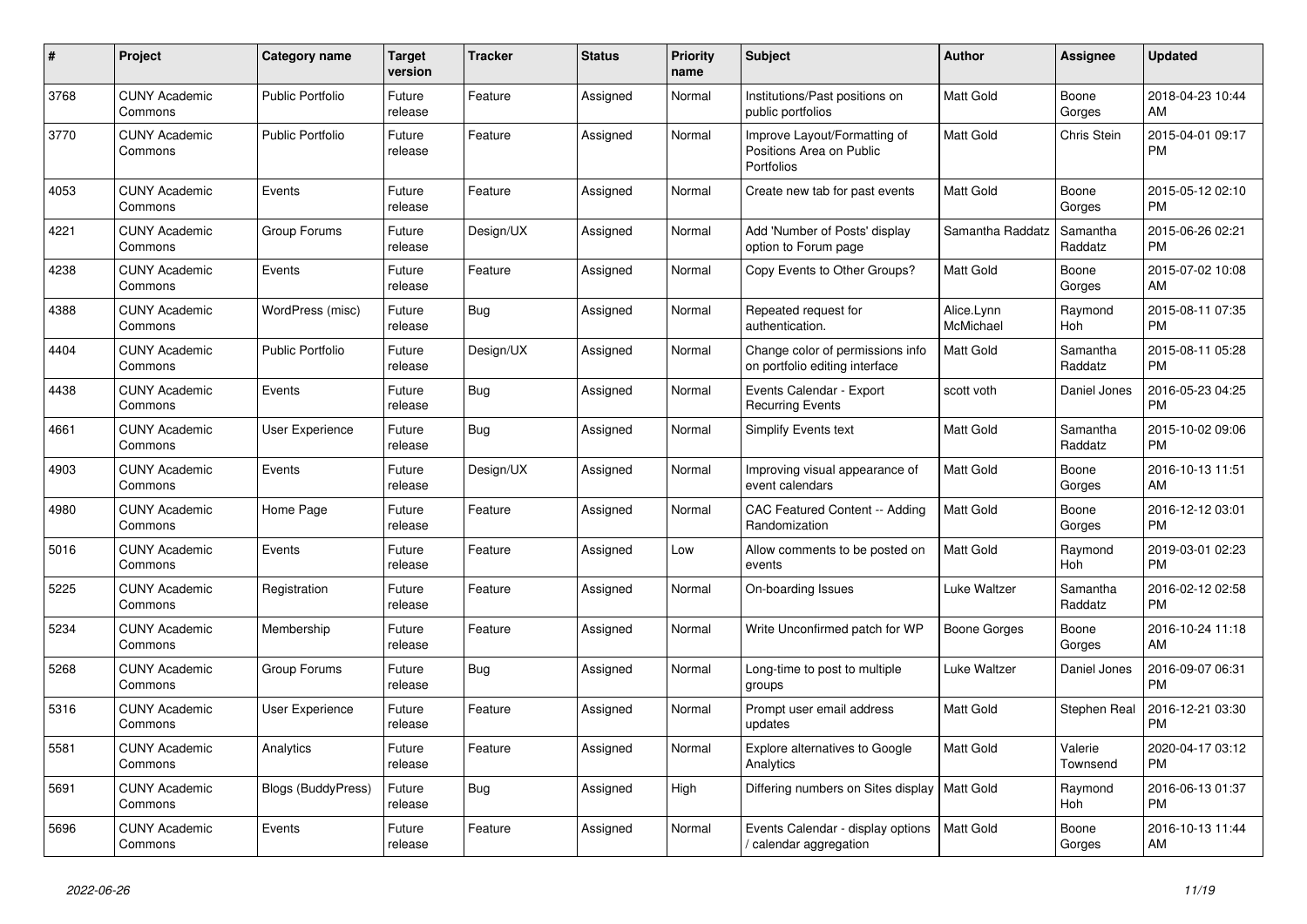| $\#$  | Project                         | <b>Category name</b>       | <b>Target</b><br>version | <b>Tracker</b> | <b>Status</b>        | <b>Priority</b><br>name | <b>Subject</b>                                                                             | Author            | Assignee            | <b>Updated</b>                |
|-------|---------------------------------|----------------------------|--------------------------|----------------|----------------------|-------------------------|--------------------------------------------------------------------------------------------|-------------------|---------------------|-------------------------------|
| 5827  | <b>CUNY Academic</b><br>Commons | <b>Public Portfolio</b>    | Future<br>release        | Bug            | Assigned             | Normal                  | Academic Interests square<br>bracket links not working                                     | scott voth        | Chris Stein         | 2016-08-11 11:59<br><b>PM</b> |
| 5955  | <b>CUNY Academic</b><br>Commons | Outreach                   | Future<br>release        | Feature        | Assigned             | Normal                  | Create auto-newsletter for<br>commons members                                              | <b>Matt Gold</b>  | Luke Waltzer        | 2016-08-30 10:34<br>AM        |
| 6392  | <b>CUNY Academic</b><br>Commons | Group Forums               | Future<br>release        | Design/UX      | Assigned             | Low                     | Composition/Preview Panes in<br>Forum Posts                                                | Luke Waltzer      | Paige Dupont        | 2016-10-21 04:26<br><b>PM</b> |
| 6426  | <b>CUNY Academic</b><br>Commons | Spam/Spam<br>Prevention    | Future<br>release        | Feature        | Assigned             | Normal                  | Force captcha on all comments?                                                             | <b>Matt Gold</b>  | <b>Tahir Butt</b>   | 2016-10-24 02:06<br><b>PM</b> |
| 8078  | <b>CUNY Academic</b><br>Commons | <b>WordPress Plugins</b>   | Future<br>release        | System Upgrade | Assigned             | Normal                  | <b>CommentPress Updates</b>                                                                | Margaret Galvan   | Christian<br>Wach   | 2017-05-08 03:49<br><b>PM</b> |
| 8836  | <b>CUNY Academic</b><br>Commons | <b>Blogs (BuddyPress)</b>  | Future<br>release        | Feature        | Assigned             | Normal                  | Redesign site launch process                                                               | Matt Gold         | Boone<br>Gorges     | 2019-10-03 02:49<br><b>PM</b> |
| 8900  | <b>CUNY Academic</b><br>Commons | Accessibility              | Future<br>release        | Feature        | Assigned             | Normal                  | Look into tools to enforce<br>accessibility in WP environment                              | <b>Matt Gold</b>  | Boone<br>Gorges     | 2022-04-26 11:59<br>AM        |
| 8901  | <b>CUNY Academic</b><br>Commons | Accessibility              | Future<br>release        | Feature        | Assigned             | Normal                  | Theme analysis for accessibility                                                           | <b>Matt Gold</b>  | Boone<br>Gorges     | 2022-04-26 11:59<br>AM        |
| 9028  | <b>CUNY Academic</b><br>Commons | Onboarding                 | Future<br>release        | Feature        | Assigned             | Normal                  | suggest groups to new members<br>during the registration process                           | Matt Gold         | Chris Stein         | 2018-10-24 12:34<br><b>PM</b> |
| 9835  | <b>CUNY Academic</b><br>Commons | Group Forums               | Future<br>release        | Bug            | Assigned             | Normal                  | add a "like" function?                                                                     | Marilyn Weber     | <b>Erik Trainer</b> | 2018-06-05 01:49<br><b>PM</b> |
| 9895  | <b>CUNY Academic</b><br>Commons | Onboarding                 | Future<br>release        | Feature        | Assigned             | Normal                  | Add "Accept Invitation"<br>link/button/function to Group<br>and/or Site invitation emails? | Luke Waltzer      | Boone<br>Gorges     | 2018-06-07 12:42<br><b>PM</b> |
| 10368 | <b>CUNY Academic</b><br>Commons |                            | Future<br>release        | Feature        | Assigned             | Normal                  | Use ORCID data to populate<br>academic profile page                                        | Stephen Francoeur | Boone<br>Gorges     | 2018-09-25 01:53<br><b>PM</b> |
| 10659 | <b>CUNY Academic</b><br>Commons | Group Forums               | Future<br>release        | Feature        | Assigned             | Normal                  | Post to multiple groups via email                                                          | <b>Matt Gold</b>  | Raymond<br>Hoh      | 2018-11-15 12:54<br>AM        |
| 15604 | <b>CUNY Academic</b><br>Commons | <b>Email Notifications</b> | Future<br>release        | Feature        | Assigned             | Normal                  | Restructure Commons Group<br>Digest Email Messages                                         | <b>Matt Gold</b>  | Boone<br>Gorges     | 2022-05-26 10:45<br>AM        |
| 3939  | <b>CUNY Academic</b><br>Commons | <b>WordPress Plugins</b>   | Future<br>release        | <b>Bug</b>     | Hold                 | Normal                  | Activity stream support for<br>Co-Authors Plus plugin                                      | Raymond Hoh       | Raymond<br>Hoh      | 2015-11-09 06:13<br><b>PM</b> |
| 8756  | <b>CUNY Academic</b><br>Commons | Group Blogs                | Future<br>release        | Feature        | Hold                 | Normal                  | Connect multiple blogs to one<br>group?                                                    | Matt Gold         | Boone<br>Gorges     | 2017-09-30 10:42<br>AM        |
| 14113 | <b>CUNY Academic</b><br>Commons | WordPress (misc)           | Future<br>release        | Bug            | Hold                 | Normal                  | Block Editor Not Working on this<br>page - Json error                                      | scott voth        | Boone<br>Gorges     | 2021-03-05 11:01<br>AM        |
| 16092 | <b>CUNY Academic</b><br>Commons |                            | Future<br>release        | Feature        | Hold                 | Normal                  | Don't show main site in Site<br>search results                                             | Boone Gorges      | Boone<br>Gorges     | 2022-05-17 03:12<br><b>PM</b> |
| 1456  | <b>CUNY Academic</b><br>Commons | Group Invitations          | Future<br>release        | Feature        | Reporter<br>Feedback | Low                     | Invite to Group Button from Profile   Matt Gold<br>Field                                   |                   | Samantha<br>Raddatz | 2015-11-09 05:59<br><b>PM</b> |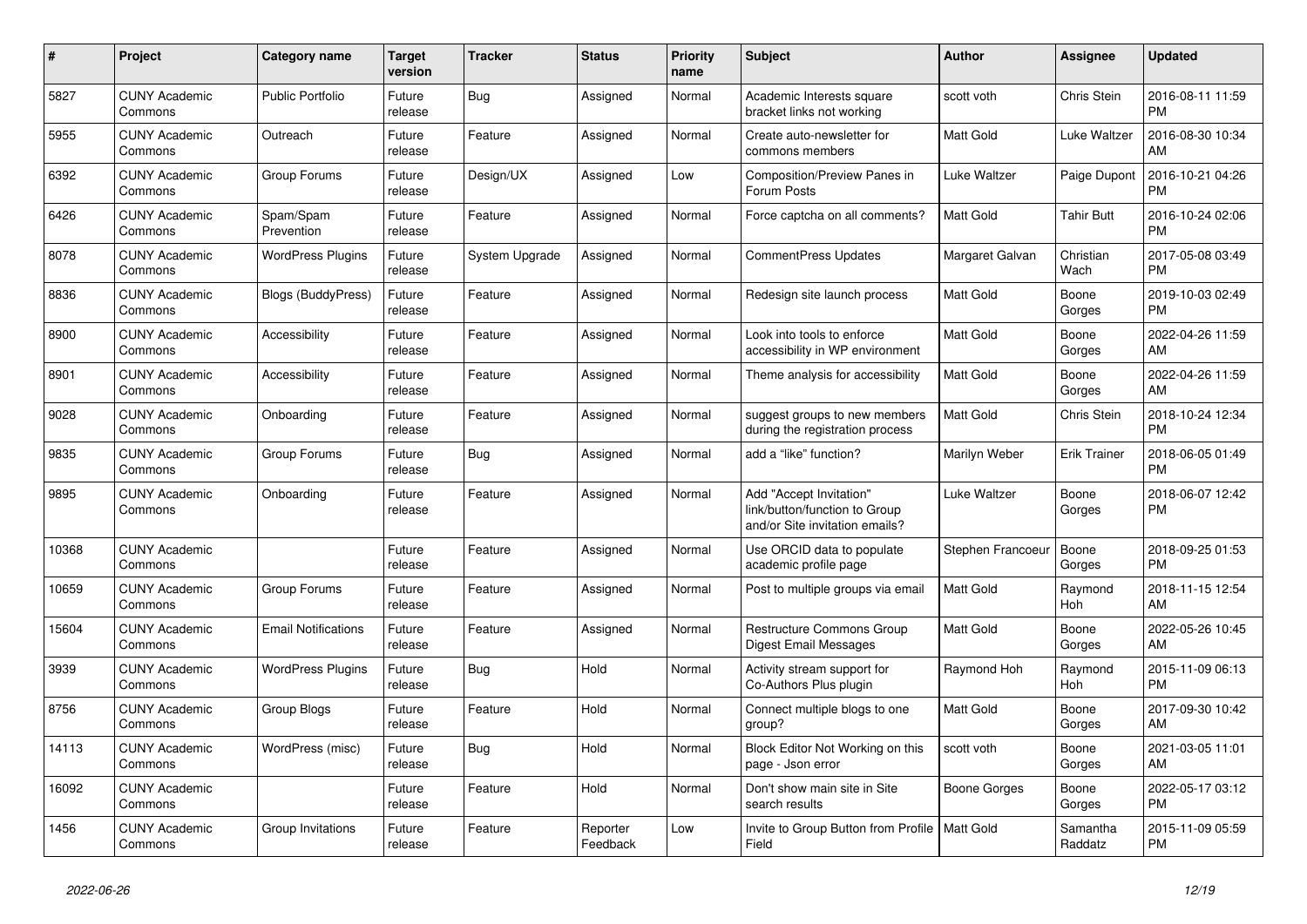| #     | <b>Project</b>                  | Category name              | <b>Target</b><br>version | <b>Tracker</b> | <b>Status</b>        | <b>Priority</b><br>name | <b>Subject</b>                                                                                  | <b>Author</b>    | <b>Assignee</b>  | <b>Updated</b>                |
|-------|---------------------------------|----------------------------|--------------------------|----------------|----------------------|-------------------------|-------------------------------------------------------------------------------------------------|------------------|------------------|-------------------------------|
| 1544  | <b>CUNY Academic</b><br>Commons | Groups (misc)              | Future<br>release        | Feature        | Reporter<br>Feedback | Normal                  | Group Filtering and Sorting                                                                     | <b>Matt Gold</b> | Chris Stein      | 2019-03-01 02:25<br><b>PM</b> |
| 5826  | <b>CUNY Academic</b><br>Commons | <b>WordPress Plugins</b>   | Future<br>release        | Support        | Reporter<br>Feedback | Normal                  | <b>Remove Subscription Options</b><br>plugin from directory                                     | Sarah Morgano    | Sarah<br>Morgano | 2016-10-21 04:14<br><b>PM</b> |
| 6014  | <b>CUNY Academic</b><br>Commons | Publicity                  | Future<br>release        | Publicity      | Reporter<br>Feedback | Normal                  | Google search listing                                                                           | Matt Gold        | Boone<br>Gorges  | 2016-09-21 03:48<br><b>PM</b> |
| 6356  | <b>CUNY Academic</b><br>Commons | <b>WordPress Plugins</b>   | Future<br>release        | Bug            | Reporter<br>Feedback | Low                     | Should Subscribe2 be<br>deprecated?                                                             | Luke Waltzer     |                  | 2017-03-20 12:20<br><b>PM</b> |
| 7115  | <b>CUNY Academic</b><br>Commons | Groups (misc)              | Future<br>release        | Feature        | Reporter<br>Feedback | Normal                  | make licensing info clear during<br>group creation                                              | <b>Matt Gold</b> | Raymond<br>Hoh   | 2020-12-08 11:32<br>AM        |
| 8675  | <b>CUNY Academic</b><br>Commons | User Onboarding            | Future<br>release        | Bug            | Reporter<br>Feedback | Low                     | Add new User search screen calls<br>for the input of email address but<br>doesn't work with one | Paul Hebert      | Boone<br>Gorges  | 2017-10-11 11:17<br>AM        |
| 9207  | <b>CUNY Academic</b><br>Commons |                            | Future<br>release        | Support        | Reporter<br>Feedback | Normal                  | display dashboards made in<br>Tableau?                                                          | Marilyn Weber    | Boone<br>Gorges  | 2018-04-10 10:42<br>AM        |
| 9211  | <b>CUNY Academic</b><br>Commons | <b>WordPress Plugins</b>   | Future<br>release        | Support        | Reporter<br>Feedback | Normal                  | Auto-Role Setting in Forum Plugin<br><b>Causing Some Confusion</b>                              | Luke Waltzer     | Boone<br>Gorges  | 2018-03-13 11:44<br>AM        |
| 9289  | <b>CUNY Academic</b><br>Commons | <b>WordPress Plugins</b>   | Future<br>release        | Bug            | Reporter<br>Feedback | Normal                  | Email Users Plugin                                                                              | Laurie Hurson    | Boone<br>Gorges  | 2018-10-24 12:34<br><b>PM</b> |
| 9947  | <b>CUNY Academic</b><br>Commons | <b>WordPress Plugins</b>   | Future<br>release        | Feature        | Reporter<br>Feedback | Normal                  | Install H5P quiz plugin                                                                         | <b>Matt Gold</b> | Boone<br>Gorges  | 2018-09-11 11:01<br>AM        |
| 11131 | <b>CUNY Academic</b><br>Commons |                            | Future<br>release        | Feature        | Reporter<br>Feedback | Normal                  | <b>Image Annotation Plugins</b>                                                                 | Laurie Hurson    |                  | 2019-02-26 11:33<br>AM        |
| 11788 | <b>CUNY Academic</b><br>Commons | <b>WordPress Plugins</b>   | Future<br>release        | Support        | Reporter<br>Feedback | Normal                  | Plugin Request - Browse Aloud                                                                   | scott voth       |                  | 2019-09-24 08:42<br>AM        |
| 11945 | <b>CUNY Academic</b><br>Commons | Reckoning                  | Future<br>release        | Feature        | Reporter<br>Feedback | Normal                  | Add Comments bubble to<br>Reckoning views                                                       | Boone Gorges     | Boone<br>Gorges  | 2019-11-12 05:14<br><b>PM</b> |
| 11971 | <b>CUNY Academic</b><br>Commons | <b>Email Notifications</b> | Future<br>release        | Bug            | Reporter<br>Feedback | Low                     | Pictures obscured in emailed post<br>notifications                                              | Marilyn Weber    | Raymond<br>Hoh   | 2019-11-21 01:14<br><b>PM</b> |
| 12446 | <b>CUNY Academic</b><br>Commons | Groups (misc)              | Future<br>release        | Feature        | Reporter<br>Feedback | Normal                  | Toggle default site to group forum<br>posting                                                   | Laurie Hurson    | Laurie Hurson    | 2020-03-10 11:57<br>AM        |
| 10380 | <b>CUNY Academic</b><br>Commons | WordPress (misc)           | Future<br>release        | Feature        | In Progress          | Normal                  | Remove blacklisted plugins                                                                      | Boone Gorges     |                  | 2022-04-26 12:00<br><b>PM</b> |
| 3565  | <b>CUNY Academic</b><br>Commons | My Commons                 | Not tracked              | Documentation  | <b>New</b>           | Normal                  | Load Newest inconsistencies                                                                     | Chris Stein      | scott voth       | 2015-11-09 01:16<br><b>PM</b> |
| 3615  | <b>CUNY Academic</b><br>Commons | Redmine                    | Not tracked              | Feature        | <b>New</b>           | Low                     | Create Redmine issues via email                                                                 | Dominic Giglio   | Boone<br>Gorges  | 2017-11-16 11:36<br>AM        |
| 3657  | <b>CUNY Academic</b><br>Commons | WordPress (misc)           | Not tracked              | Feature        | <b>New</b>           | Normal                  | Create alert for GC email<br>addresses                                                          | <b>Matt Gold</b> | Matt Gold        | 2016-04-14 11:29<br><b>PM</b> |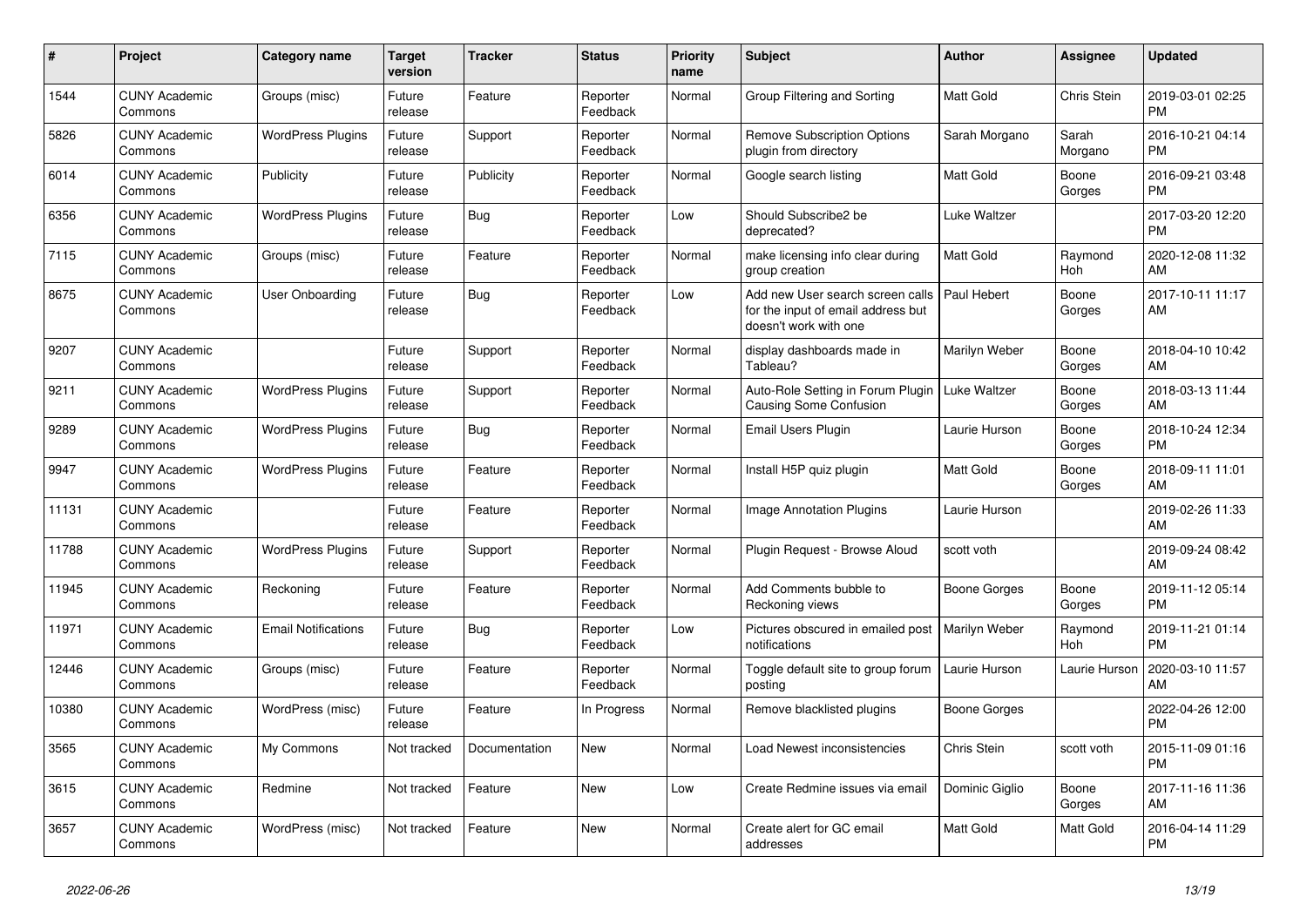| #     | Project                         | <b>Category name</b>     | <b>Target</b><br>version | <b>Tracker</b> | <b>Status</b> | <b>Priority</b><br>name | <b>Subject</b>                                                                                                                               | <b>Author</b>           | <b>Assignee</b>     | <b>Updated</b>                |
|-------|---------------------------------|--------------------------|--------------------------|----------------|---------------|-------------------------|----------------------------------------------------------------------------------------------------------------------------------------------|-------------------------|---------------------|-------------------------------|
| 4972  | <b>CUNY Academic</b><br>Commons | Analytics                | Not tracked              | <b>Bug</b>     | <b>New</b>    | Normal                  | <b>Newsletter Analytics</b>                                                                                                                  | Stephen Real            | Matt Gold           | 2015-12-09 12:54<br><b>PM</b> |
| 5298  | <b>CUNY Academic</b><br>Commons |                          | Not tracked              | Publicity      | New           | Normal                  | Survey Pop-Up Text                                                                                                                           | Samantha Raddatz        | Samantha<br>Raddatz | 2016-03-22 12:27<br><b>PM</b> |
| 5679  | <b>CUNY Academic</b><br>Commons | Analytics                | Not tracked              | Feature        | New           | Normal                  | Logged In Users for GA                                                                                                                       | Valerie Townsend        | Valerie<br>Townsend | 2016-06-11 09:49<br>AM        |
| 6665  | <b>CUNY Academic</b><br>Commons |                          | Not tracked              | Publicity      | <b>New</b>    | Normal                  | Dead Link in 1.10 announcement<br>post                                                                                                       | Paige Dupont            | Stephen Real        | 2016-12-01 03:11<br><b>PM</b> |
| 7928  | <b>CUNY Academic</b><br>Commons | Group Forums             | Not tracked              | Bug            | <b>New</b>    | Normal                  | Duplicate Forum post                                                                                                                         | <b>Luke Waltzer</b>     | Raymond<br>Hoh      | 2017-04-11 09:27<br><b>PM</b> |
| 8440  | <b>CUNY Academic</b><br>Commons | Onboarding               | Not tracked              | <b>Bug</b>     | <b>New</b>    | Normal                  | Create Test Email Accounts for<br><b>Onboarding Project</b>                                                                                  | Stephen Real            | Stephen Real        | 2017-08-01 09:49<br><b>PM</b> |
| 8607  | <b>CUNY Academic</b><br>Commons |                          | Not tracked              | Support        | <b>New</b>    | Normal                  | Paypal?                                                                                                                                      | Marilyn Weber           | Matt Gold           | 2018-05-15 01:37<br><b>PM</b> |
| 9346  | <b>CUNY Academic</b><br>Commons | WordPress (misc)         | Not tracked              | <b>Bug</b>     | <b>New</b>    | Normal                  | Clone cetls.bmcc.cuny.edu for<br>development                                                                                                 | Owen Roberts            | Raymond<br>Hoh      | 2018-03-06 05:35<br><b>PM</b> |
| 9420  | <b>CUNY Academic</b><br>Commons | cuny.is                  | Not tracked              | Feature        | New           | Normal                  | Request for http://cuny.is/streams                                                                                                           | Raffi<br>Khatchadourian | Marilyn<br>Weber    | 2018-04-02 10:08<br>AM        |
| 9643  | <b>CUNY Academic</b><br>Commons | Publicity                | Not tracked              | Feature        | <b>New</b>    | Normal                  | Create a page on the Commons<br>for logos etc.                                                                                               | Stephen Real            | Stephen Real        | 2018-04-24 10:53<br>AM        |
| 9729  | <b>CUNY Academic</b><br>Commons | <b>SEO</b>               | Not tracked              | Support        | <b>New</b>    | Normal                  | 503 Errors showing on<br>newlaborforum.cuny.edu                                                                                              | Diane Krauthamer        | Raymond<br>Hoh      | 2018-05-22 04:48<br><b>PM</b> |
| 9908  | <b>CUNY Academic</b><br>Commons |                          | Not tracked              | Feature        | <b>New</b>    | Normal                  | Is it possible to send email<br>updates to users (or an email<br>address not on the list) for only a<br>single page AFTER being<br>prompted? | <b>Michael Shields</b>  | scott voth          | 2018-06-11 01:34<br><b>PM</b> |
| 10794 | <b>CUNY Academic</b><br>Commons | Performance              | Not tracked              | <b>Bug</b>     | New           | Normal                  | Memcached connection<br>occasionally breaks                                                                                                  | <b>Boone Gorges</b>     | Boone<br>Gorges     | 2018-12-06 03:30<br><b>PM</b> |
| 10839 | <b>CUNY Academic</b><br>Commons | About page               | Not tracked              | Support        | <b>New</b>    | Normal                  | <b>Mission Statement Needs</b><br>Revision                                                                                                   | scott voth              | Matt Gold           | 2018-12-26 10:58<br>AM        |
| 11393 | <b>CUNY Academic</b><br>Commons |                          | Not tracked              | Publicity      | <b>New</b>    | Normal                  | After 1.15 release, ceate a hero<br>slide and post about adding a site<br>to a group                                                         | scott voth              | Patrick<br>Sweeney  | 2019-05-14 10:32<br>AM        |
| 11545 | <b>CUNY Academic</b><br>Commons | <b>WordPress Plugins</b> | Not tracked              | Support        | New           | Normal                  | Twitter searches in WordPress                                                                                                                | Gina Cherry             | Matt Gold           | 2019-09-23 01:03<br><b>PM</b> |
| 11624 | <b>CUNY Academic</b><br>Commons | WordPress (misc)         | Not tracked              | Support        | New           | Normal                  | Change pages into posts or swap<br>database for a Commons site?                                                                              | Stephen Klein           | Raymond<br>Hoh      | 2019-07-09 11:04<br>AM        |
| 11879 | <b>CUNY Academic</b><br>Commons |                          | Not tracked              | Bug            | New           | Normal                  | Hypothesis comments appearing<br>on multiple, different pdfs across<br>blogs                                                                 | Laurie Hurson           | Laurie Hurson       | 2019-09-19 02:39<br>PM        |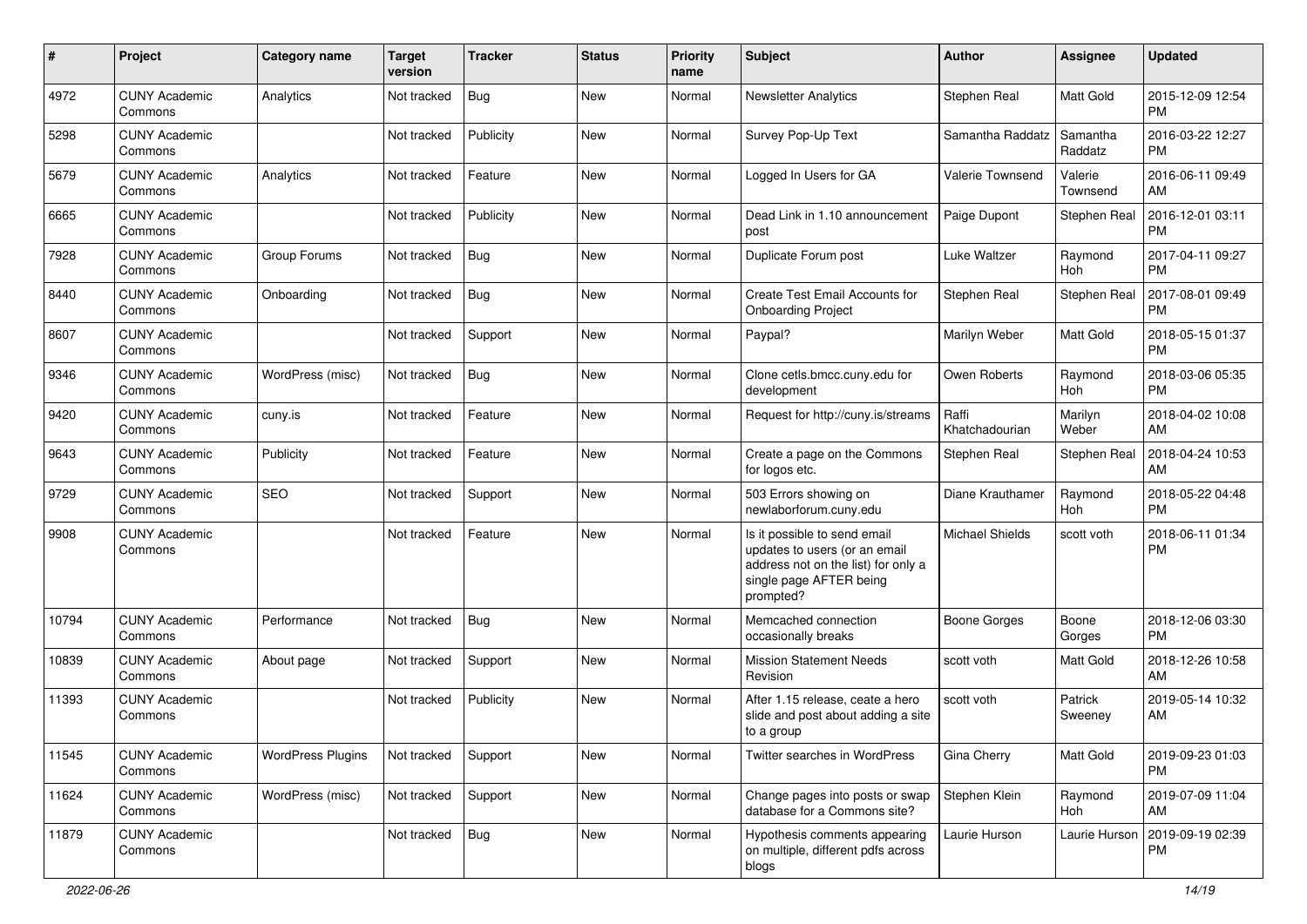| #     | Project                         | <b>Category name</b>    | <b>Target</b><br>version | <b>Tracker</b> | <b>Status</b> | Priority<br>name | <b>Subject</b>                                                                            | <b>Author</b>       | <b>Assignee</b>       | <b>Updated</b>                |
|-------|---------------------------------|-------------------------|--------------------------|----------------|---------------|------------------|-------------------------------------------------------------------------------------------|---------------------|-----------------------|-------------------------------|
| 11883 | <b>CUNY Academic</b><br>Commons | Help/Codex              | Not tracked              | Support        | <b>New</b>    | Normal           | Need Embedding Help Page<br>Update (Tableau)                                              | Anthony Wheeler     | scott voth            | 2019-09-24 08:49<br>AM        |
| 12247 | <b>CUNY Academic</b><br>Commons | Publicity               | Not tracked              | Support        | <b>New</b>    | Normal           | <b>Screenshot of First Commons</b><br>Homepage                                            | scott voth          | scott voth            | 2020-01-14 12:08<br><b>PM</b> |
| 12328 | <b>CUNY Academic</b><br>Commons |                         | Not tracked              | Support        | <b>New</b>    | Normal           | Sign up Code for Non-CUNY<br>Faculty                                                      | Laurie Hurson       |                       | 2020-01-28 10:25<br>AM        |
| 12352 | <b>CUNY Academic</b><br>Commons |                         | Not tracked              | Support        | <b>New</b>    | Normal           | "posts list" page builder block<br>option                                                 | Marilyn Weber       |                       | 2020-02-03 01:29<br><b>PM</b> |
| 12382 | <b>CUNY Academic</b><br>Commons | Membership              | Not tracked              | Support        | <b>New</b>    | Normal           | Email request change                                                                      | Marilyn Weber       | Marilyn<br>Weber      | 2020-02-06 12:56<br><b>PM</b> |
| 12392 | <b>CUNY Academic</b><br>Commons | Help/Codex              | Not tracked              | Documentation  | New           | Normal           | <b>Updates to Common Commons</b><br>Questions on Help Page                                | scott voth          | Margaret<br>Galvan    | 2020-02-11 10:53<br>AM        |
| 12438 | <b>CUNY Academic</b><br>Commons | Courses                 | Not tracked              | <b>Bug</b>     | <b>New</b>    | Normal           | Site appearing twice                                                                      | Laurie Hurson       | Boone<br>Gorges       | 2020-02-18 01:34<br><b>PM</b> |
| 12911 | <b>CUNY Academic</b><br>Commons |                         | Not tracked              | Feature        | <b>New</b>    | Normal           | Block access to xmlrpc.php based<br>on User-Agent                                         | <b>Boone Gorges</b> | Boone<br>Gorges       | 2020-06-09 05:12<br><b>PM</b> |
| 13286 | <b>CUNY Academic</b><br>Commons |                         | Not tracked              | Support        | <b>New</b>    | Normal           | problem connecting with<br>WordPress app                                                  | Marilyn Weber       | Raymond<br><b>Hoh</b> | 2020-09-08 11:16<br>AM        |
| 13430 | <b>CUNY Academic</b><br>Commons | Reply By Email          | Not tracked              | <b>Bug</b>     | New           | Normal           | Delay in RBE                                                                              | Luke Waltzer        | Raymond<br><b>Hoh</b> | 2020-10-13 11:16<br>AM        |
| 13949 | <b>CUNY Academic</b><br>Commons |                         | Not tracked              | Bug            | <b>New</b>    | Normal           | Continued debugging of runaway<br>MySQL connections                                       | Matt Gold           | Boone<br>Gorges       | 2021-09-14 10:42<br>AM        |
| 14394 | <b>CUNY Academic</b><br>Commons |                         | Not tracked              | Feature        | <b>New</b>    | Normal           | Commons News Site - redesign                                                              | scott voth          | scott voth            | 2021-09-14 10:46<br>AM        |
| 14475 | <b>CUNY Academic</b><br>Commons |                         | Not tracked              | Publicity      | <b>New</b>    | Normal           | <b>OER Showcase Page</b>                                                                  | Laurie Hurson       | Laurie Hurson         | 2021-09-14 10:46<br>AM        |
| 14911 | <b>CUNY Academic</b><br>Commons | <b>WordPress Themes</b> | Not tracked              | Support        | <b>New</b>    | Normal           | Twentytwentyone theme                                                                     | Marilyn Weber       |                       | 2021-10-28 10:37<br>AM        |
| 15210 | <b>CUNY Academic</b><br>Commons | Analytics               | Not tracked              | Design/UX      | <b>New</b>    | Normal           | Google Analytics improvements                                                             | Colin McDonald      | Boone<br>Gorges       | 2022-05-24 10:47<br>AM        |
| 15816 | <b>CUNY Academic</b><br>Commons |                         | Not tracked              | Support        | <b>New</b>    | Normal           | slow loading at SPS                                                                       | Marilyn Weber       |                       | 2022-04-05 01:26<br><b>PM</b> |
| 636   | <b>CUNY Academic</b><br>Commons | WordPress (misc)        | Not tracked              | Support        | Assigned      | Normal           | Create Lynda.com-like Table of<br><b>Contents for Prospective Tutorial</b><br>Screencasts | Matt Gold           | scott voth            | 2016-02-23 03:12<br><b>PM</b> |
| 2175  | <b>CUNY Academic</b><br>Commons | WordPress (misc)        | Not tracked              | Support        | Assigned      | Normal           | Subscibe 2 vs. Jetpack<br>subscription options                                            | local admin         | Matt Gold             | 2016-01-26 04:58<br><b>PM</b> |
| 2612  | <b>CUNY Academic</b><br>Commons |                         | Not tracked              | Publicity      | Assigned      | Normal           | Pinterest site for the Commons                                                            | local admin         | Sarah<br>Morgano      | 2016-03-04 11:19<br>AM        |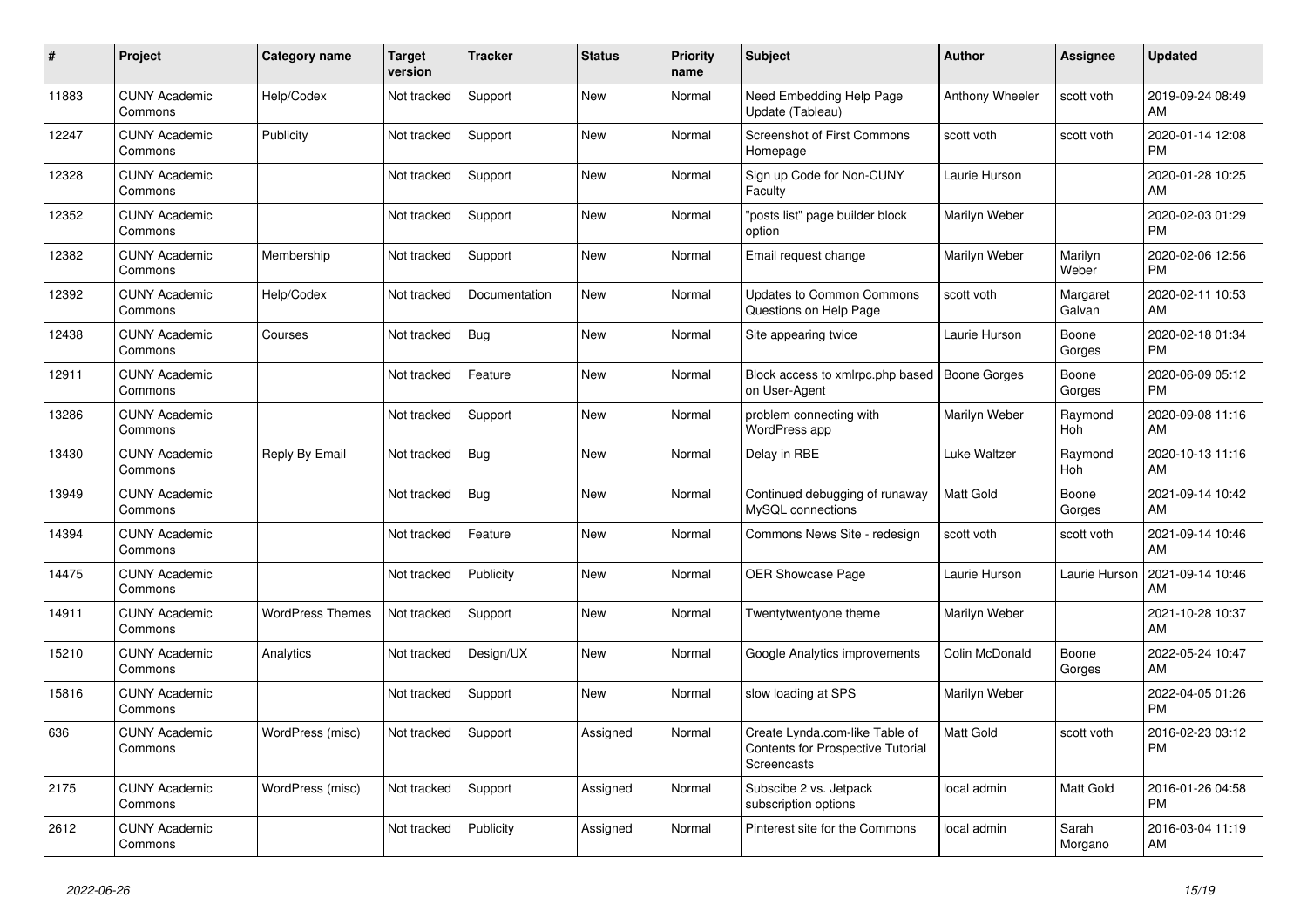| #    | Project                         | <b>Category name</b>           | <b>Target</b><br>version | <b>Tracker</b> | <b>Status</b> | <b>Priority</b><br>name | <b>Subject</b>                                                                        | <b>Author</b>   | Assignee              | <b>Updated</b>                |
|------|---------------------------------|--------------------------------|--------------------------|----------------|---------------|-------------------------|---------------------------------------------------------------------------------------|-----------------|-----------------------|-------------------------------|
| 2666 | <b>CUNY Academic</b><br>Commons | About page                     | Not tracked              | Documentation  | Assigned      | Normal                  | <b>Update About Text</b>                                                              | Chris Stein     | Luke Waltzer          | 2016-03-04 11:19<br>AM        |
| 3230 | <b>CUNY Academic</b><br>Commons | Internal Tools and<br>Workflow | Not tracked              | Feature        | Assigned      | High                    | Scripts for quicker<br>provisioning/updating of<br>development environments           | Boone Gorges    | Boone<br>Gorges       | 2016-01-26 04:54<br><b>PM</b> |
| 3524 | <b>CUNY Academic</b><br>Commons | Documentation                  | Not tracked              | Documentation  | Assigned      | Normal                  | Post describing all you can do<br>when starting up a new<br>blog/group                | Matt Gold       | scott voth            | 2014-10-04 12:56<br><b>PM</b> |
| 4027 | <b>CUNY Academic</b><br>Commons | Commons In A Box               | Not tracked              | Design/UX      | Assigned      | Normal                  | Usability review of CBOX update<br>procedures                                         | Matt Gold       | Samantha<br>Raddatz   | 2015-05-11 06:36<br><b>PM</b> |
| 4070 | <b>CUNY Academic</b><br>Commons | Analytics                      | Not tracked              | Support        | Assigned      | Normal                  | Request for JITP site analytics                                                       | Matt Gold       | Seth Persons          | 2016-02-23 03:09<br><b>PM</b> |
| 4235 | <b>CUNY Academic</b><br>Commons |                                | Not tracked              | Design/UX      | Assigned      | Normal                  | Explore user experience around<br>comments on forum topics vs<br>docs                 | Matt Gold       | Samantha<br>Raddatz   | 2015-07-21 10:23<br>AM        |
| 4986 | <b>CUNY Academic</b><br>Commons | ZenDesk                        | Not tracked              | Support        | Assigned      | Normal                  | Prepare documentation for<br>Zendesk re web widget                                    | Matt Gold       | Samantha<br>Raddatz   | 2016-02-25 03:09<br><b>PM</b> |
| 6115 | <b>CUNY Academic</b><br>Commons | Publicity                      | Not tracked              | Feature        | Assigned      | Normal                  | create digital signage for GC                                                         | Matt Gold       | scott voth            | 2016-10-11 10:09<br><b>PM</b> |
| 6298 | <b>CUNY Academic</b><br>Commons | User Experience                | Not tracked              | Design/UX      | Assigned      | Normal                  | Examine data from survey                                                              | Matt Gold       | Margaret<br>Galvan    | 2016-10-14 12:16<br><b>PM</b> |
| 6671 | <b>CUNY Academic</b><br>Commons | Reply By Email                 | Not tracked              | Bug            | Assigned      | Normal                  | "Post too often" RBE error<br>message                                                 | Matt Gold       | Raymond<br>Hoh        | 2016-11-11 09:55<br>AM        |
| 6995 | <b>CUNY Academic</b><br>Commons | Home Page                      | Not tracked              | Bug            | Assigned      | Normal                  | member filter on homepage not<br>working                                              | Matt Gold       | Raymond<br>Hoh        | 2016-12-11 09:46<br><b>PM</b> |
| 7828 | <b>CUNY Academic</b><br>Commons |                                | Not tracked              | Feature        | Assigned      | Normal                  | Theme Assessment 2017                                                                 | Margaret Galvan | Margaret<br>Galvan    | 2017-05-02 10:41<br><b>PM</b> |
| 8666 | <b>CUNY Academic</b><br>Commons | Teaching                       | Not tracked              | Documentation  | Assigned      | Normal                  | Create Teaching on the<br>Commons Resource Page                                       | Matt Gold       | Laurie Hurson         | 2019-09-23 03:16<br><b>PM</b> |
| 8837 | <b>CUNY Academic</b><br>Commons |                                | Not tracked              | Feature        | Assigned      | Normal                  | Create a form to request info from<br>people requesting premium<br>themes and plugins | Matt Gold       | Marilyn<br>Weber      | 2017-11-14 03:35<br>PM        |
| 8898 | <b>CUNY Academic</b><br>Commons | Social Paper                   | Not tracked              | Feature        | Assigned      | Normal                  | Usage data on docs and social<br>paper                                                | Matt Gold       | Matt Gold             | 2017-11-16 11:32<br>AM        |
| 8902 | <b>CUNY Academic</b><br>Commons | Design                         | Not tracked              | Feature        | Assigned      | Normal                  | Report back on research on<br><b>BuddyPress themes</b>                                | Matt Gold       | Michael Smith         | 2017-11-10 12:31<br>PM        |
| 8976 | <b>CUNY Academic</b><br>Commons | Reply By Email                 | Not tracked              | Feature        | Assigned      | Normal                  | Package RBE new topics<br>posting?                                                    | Matt Gold       | Raymond<br><b>Hoh</b> | 2017-12-04 02:34<br><b>PM</b> |
| 9015 | <b>CUNY Academic</b><br>Commons | Groups (misc)                  | Not tracked              | Outreach       | Assigned      | Normal                  | Email group admins the email<br>addresses of their groups                             | Matt Gold       | Matt Gold             | 2018-01-02 09:54<br>AM        |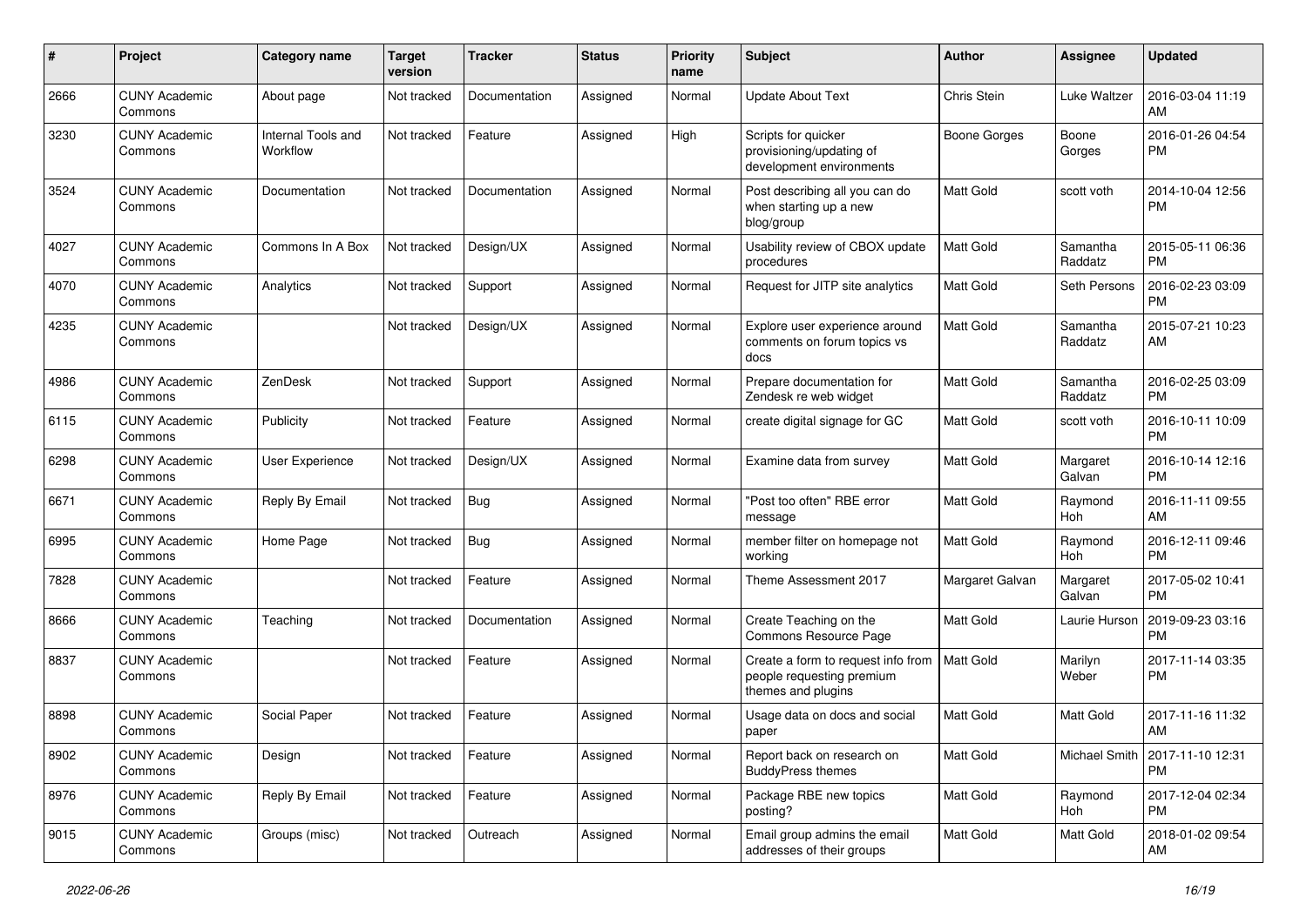| #     | Project                         | <b>Category name</b>       | Target<br>version | <b>Tracker</b> | <b>Status</b>        | <b>Priority</b><br>name | <b>Subject</b>                                                           | <b>Author</b>       | <b>Assignee</b>       | <b>Updated</b>                |
|-------|---------------------------------|----------------------------|-------------------|----------------|----------------------|-------------------------|--------------------------------------------------------------------------|---------------------|-----------------------|-------------------------------|
| 9941  | <b>CUNY Academic</b><br>Commons | Wiki                       | Not tracked       | Support        | Assigned             | Normal                  | Wiki functionality                                                       | <b>Matt Gold</b>    | Boone<br>Gorges       | 2018-06-26 10:57<br>AM        |
| 11517 | <b>CUNY Academic</b><br>Commons |                            | Not tracked       | Feature        | Assigned             | Normal                  | wp-accessibility plugin should not<br>strip 'target="_blank"' by default | <b>Boone Gorges</b> | Laurie Hurson         | 2019-09-24 09:57<br>AM        |
| 11519 | <b>CUNY Academic</b><br>Commons |                            | Not tracked       | Support        | Assigned             | Normal                  | comment option not appearing                                             | Marilyn Weber       |                       | 2019-09-24 10:28<br>AM        |
| 12436 | <b>CUNY Academic</b><br>Commons |                            | Not tracked       | <b>Bug</b>     | Assigned             | Normal                  | Nightly system downtime                                                  | Boone Gorges        |                       | 2020-08-01 09:30<br>AM        |
| 3369  | <b>CUNY Academic</b><br>Commons | Reply By Email             | Not tracked       | Outreach       | Hold                 | Normal                  | Release reply by email to WP<br>plugin directory                         | <b>Matt Gold</b>    | Raymond<br><b>Hoh</b> | 2016-03-01 12:46<br><b>PM</b> |
| 8991  | <b>CUNY Academic</b><br>Commons | Reply By Email             | Not tracked       | Bug            | Hold                 | Normal                  | RBE duplicate email message<br>issue                                     | Matt Gold           | Raymond<br>Hoh        | 2018-02-18 08:53<br><b>PM</b> |
| 9060  | <b>CUNY Academic</b><br>Commons | Commons In A Box           | Not tracked       | Bug            | Hold                 | Normal                  | Problems with CBox image library<br>upload                               | Lisa Rhody          | Raymond<br>Hoh        | 2018-01-10 03:26<br><b>PM</b> |
| 11848 | <b>CUNY Academic</b><br>Commons |                            | Not tracked       | Support        | Hold                 | Normal                  | a Dean of Faculty wants to share<br>a large file                         | Marilyn Weber       |                       | 2019-09-24 08:44<br>AM        |
| 13912 | <b>CUNY Academic</b><br>Commons |                            | Not tracked       | Feature        | Hold                 | Low                     | posting "missed schedule"                                                | Marilyn Weber       |                       | 2021-02-23 10:46<br>AM        |
| 5317  | <b>CUNY Academic</b><br>Commons | <b>Group Blogs</b>         | Not tracked       | Bug            | Reporter<br>Feedback | Normal                  | Notifications of New Post Didn't<br>Come                                 | Luke Waltzer        | Samantha<br>Raddatz   | 2016-03-21 10:41<br><b>PM</b> |
| 6644  | <b>CUNY Academic</b><br>Commons |                            | Not tracked       | Bug            | Reporter<br>Feedback | High                    | White Screen at Login Pge                                                | Luke Waltzer        | Raymond<br>Hoh        | 2016-11-21 10:34<br><b>PM</b> |
| 9515  | <b>CUNY Academic</b><br>Commons | <b>WordPress Plugins</b>   | Not tracked       | Bug            | Reporter<br>Feedback | Normal                  | Text to Speech plugin - "More<br>Slowly" checkbox not working            | scott voth          | Boone<br>Gorges       | 2018-06-13 02:26<br><b>PM</b> |
| 9979  | <b>CUNY Academic</b><br>Commons | <b>Email Notifications</b> | Not tracked       | <b>Bug</b>     | Reporter<br>Feedback | Normal                  | Reports of slow email activation<br>emails                               | <b>Matt Gold</b>    | Boone<br>Gorges       | 2018-08-29 09:40<br><b>PM</b> |
| 10040 | <b>CUNY Academic</b><br>Commons | WordPress (misc)           | Not tracked       | <b>Bug</b>     | Reporter<br>Feedback | Normal                  | User doesn't see full list of themes   Matt Gold                         |                     | Boone<br>Gorges       | 2018-07-25 10:12<br>AM        |
| 10262 | <b>CUNY Academic</b><br>Commons |                            | Not tracked       | Bug            | Reporter<br>Feedback | Normal                  | Newsletter Plugin: Broken Image<br>at Bottom of All Newsletters          | Mark Webb           | Raymond<br>Hoh        | 2018-08-30 05:17<br><b>PM</b> |
| 10273 | <b>CUNY Academic</b><br>Commons | Registration               | Not tracked       | Support        | Reporter<br>Feedback | Normal                  | users combining CF and campus<br>address                                 | Marilyn Weber       |                       | 2019-09-18 10:58<br>AM        |
| 10657 | <b>CUNY Academic</b><br>Commons |                            | Not tracked       | Support        | Reporter<br>Feedback | Normal                  | child theme problems                                                     | Marilyn Weber       |                       | 2018-11-08 01:19<br><b>PM</b> |
| 10678 | <b>CUNY Academic</b><br>Commons |                            | Not tracked       | Bug            | Reporter<br>Feedback | High                    | Newsletter Plugin Not Sending<br><b>Out Newsletters</b>                  | Mark Webb           | Boone<br>Gorges       | 2019-09-16 09:38<br><b>PM</b> |
| 10769 | <b>CUNY Academic</b><br>Commons | <b>WordPress Themes</b>    | Not tracked       | <b>Bug</b>     | Reporter<br>Feedback | Normal                  | 2011 Theme Sidebar                                                       | Mark Webb           |                       | 2018-12-04 04:09<br>PM        |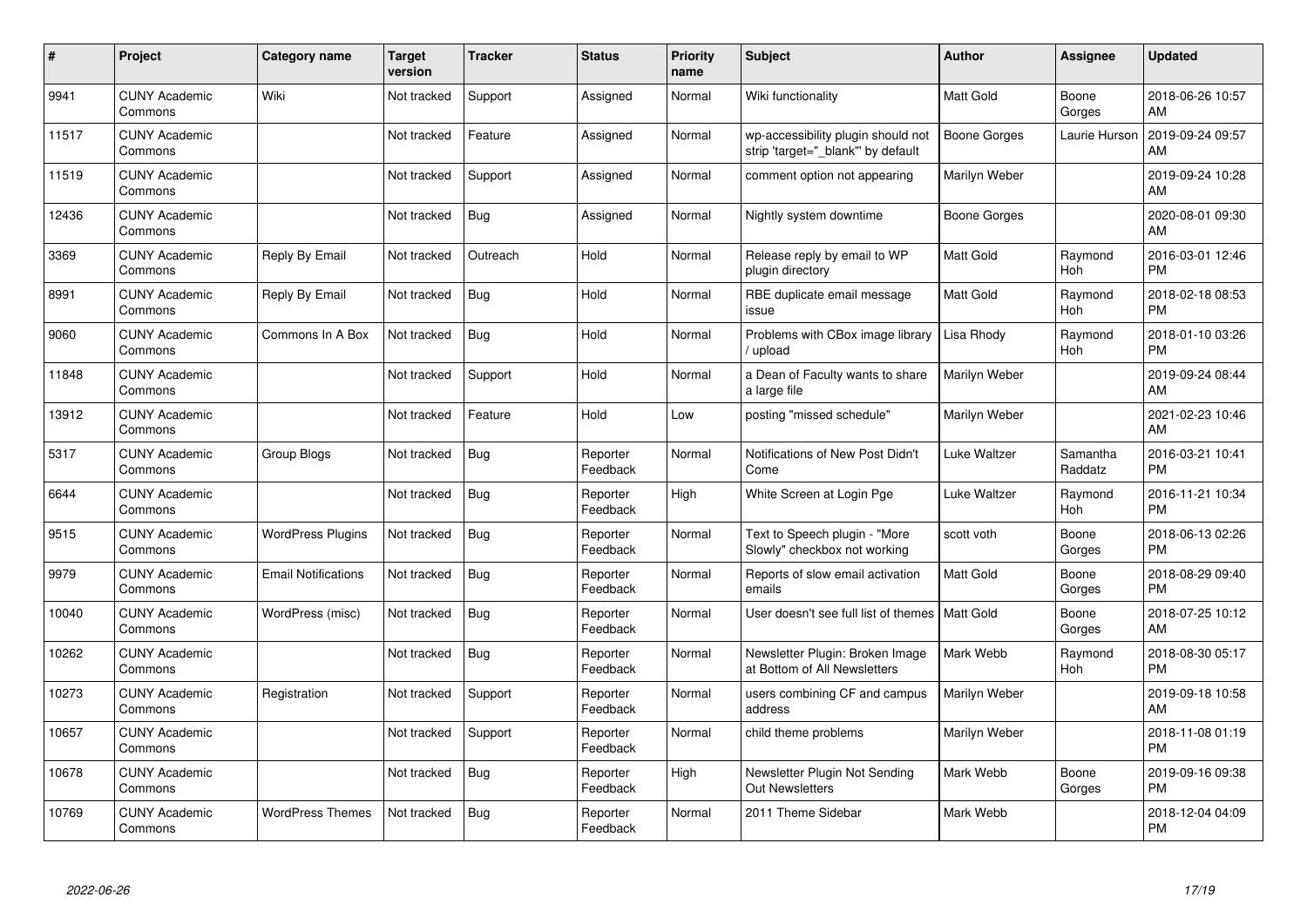| #     | Project                         | <b>Category name</b>     | <b>Target</b><br>version | <b>Tracker</b> | <b>Status</b>        | <b>Priority</b><br>name | <b>Subject</b>                                                                                | <b>Author</b>           | <b>Assignee</b>       | <b>Updated</b>                |
|-------|---------------------------------|--------------------------|--------------------------|----------------|----------------------|-------------------------|-----------------------------------------------------------------------------------------------|-------------------------|-----------------------|-------------------------------|
| 10982 | <b>CUNY Academic</b><br>Commons | Domain Mapping           | Not tracked              | Support        | Reporter<br>Feedback | Normal                  | <b>CNAME</b> question                                                                         | scott voth              |                       | 2019-01-22 04:29<br><b>PM</b> |
| 11077 | <b>CUNY Academic</b><br>Commons | Events                   | Not tracked              | Feature        | Reporter<br>Feedback | Normal                  | Show event category description<br>in event list view                                         | Raffi<br>Khatchadourian |                       | 2019-02-12 10:38<br><b>PM</b> |
| 11120 | <b>CUNY Academic</b><br>Commons | <b>WordPress Plugins</b> | Not tracked              | <b>Bug</b>     | Reporter<br>Feedback | Normal                  | Events Manager Events Not<br>Showing Up                                                       | Mark Webb               |                       | 2019-02-27 04:10<br><b>PM</b> |
| 11149 | <b>CUNY Academic</b><br>Commons |                          | Not tracked              | Support        | Reporter<br>Feedback | Normal                  | comments getting blocked                                                                      | Marilyn Weber           | Raymond<br>Hoh        | 2019-03-26 11:40<br>AM        |
| 11386 | <b>CUNY Academic</b><br>Commons | WordPress - Media        | Not tracked              | Support        | Reporter<br>Feedback | Normal                  | disappearing images                                                                           | scott voth              | Boone<br>Gorges       | 2019-05-14 10:32<br>AM        |
| 11415 | <b>CUNY Academic</b><br>Commons | <b>WordPress Plugins</b> | Not tracked              | <b>Bug</b>     | Reporter<br>Feedback | Normal                  | Blog Subscriptions in Jetpack                                                                 | Laurie Hurson           |                       | 2019-05-14 10:34<br>AM        |
| 11449 | <b>CUNY Academic</b><br>Commons | WordPress - Media        | Not tracked              | Support        | Reporter<br>Feedback | Normal                  | Cloning Media Library for JITP<br>from Staging to Production Site                             | Patrick DeDauw          | Boone<br>Gorges       | 2019-05-13 12:00<br><b>PM</b> |
| 11493 | <b>CUNY Academic</b><br>Commons | Domain Mapping           | Not tracked              | Support        | Reporter<br>Feedback | Normal                  | Domain Mapping Request - Talia<br>Schaffer                                                    | scott voth              | Matt Gold             | 2019-08-06 08:39<br>AM        |
| 11509 | <b>CUNY Academic</b><br>Commons |                          | Not tracked              | Support        | Reporter<br>Feedback | Normal                  | deleted Page causing a Menu<br>problem?                                                       | Marilyn Weber           |                       | 2019-06-04 09:54<br>AM        |
| 11556 | <b>CUNY Academic</b><br>Commons | Courses                  | Not tracked              | Bug            | Reporter<br>Feedback | Normal                  | Instructor name given in course<br>listing                                                    | Tom Harbison            |                       | 2019-06-25 04:12<br><b>PM</b> |
| 11771 | <b>CUNY Academic</b><br>Commons |                          | Not tracked              | Support        | Reporter<br>Feedback | Normal                  | post displays in sections                                                                     | Marilyn Weber           |                       | 2019-08-20 10:34<br>AM        |
| 11787 | <b>CUNY Academic</b><br>Commons |                          | Not tracked              | Support        | Reporter<br>Feedback | Normal                  | automated comments notifications   Marilyn Weber<br>on ZenDesk                                |                         |                       | 2019-08-26 06:18<br><b>PM</b> |
| 12004 | <b>CUNY Academic</b><br>Commons |                          | Not tracked              | Support        | Reporter<br>Feedback | Normal                  | Notifications for spam blog<br>comments                                                       | Gina Cherry             | Raymond<br>Hoh        | 2019-11-01 12:05<br><b>PM</b> |
| 12198 | <b>CUNY Academic</b><br>Commons |                          | Not tracked              | Bug            | Reporter<br>Feedback | Normal                  | Duplicate listing in My Sites                                                                 | Tom Harbison            |                       | 2019-12-09 05:50<br><b>PM</b> |
| 12350 | <b>CUNY Academic</b><br>Commons | Blogs (BuddyPress)       | Not tracked              | Support        | Reporter<br>Feedback | Normal                  | URL creation problem                                                                          | Marilyn Weber           |                       | 2020-02-03 11:27<br>AM        |
| 12360 | <b>CUNY Academic</b><br>Commons | <b>WordPress Themes</b>  | Not tracked              | <b>Bug</b>     | Reporter<br>Feedback | Normal                  | site just says "DANTE We are<br>currently in maintenance mode,<br>please check back shortly." | Marilyn Weber           |                       | 2020-02-04 12:13<br><b>PM</b> |
| 12484 | <b>CUNY Academic</b><br>Commons |                          | Not tracked              | Support        | Reporter<br>Feedback | Normal                  | Sign up Code for COIL Course<br>starting in March                                             | Laurie Hurson           | Matt Gold             | 2020-03-02 02:26<br><b>PM</b> |
| 12741 | <b>CUNY Academic</b><br>Commons | <b>WordPress Plugins</b> | Not tracked              | Support        | Reporter<br>Feedback | Normal                  | Tableau Public Viz Block                                                                      | Marilyn Weber           | Raymond<br><b>Hoh</b> | 2020-05-12 11:00<br>AM        |
| 13034 | <b>CUNY Academic</b><br>Commons |                          | Not tracked              | Support        | Reporter<br>Feedback | Normal                  | a site is asking people to join the<br>Commons to get a download                              | Marilyn Weber           |                       | 2020-07-12 07:23<br>AM        |